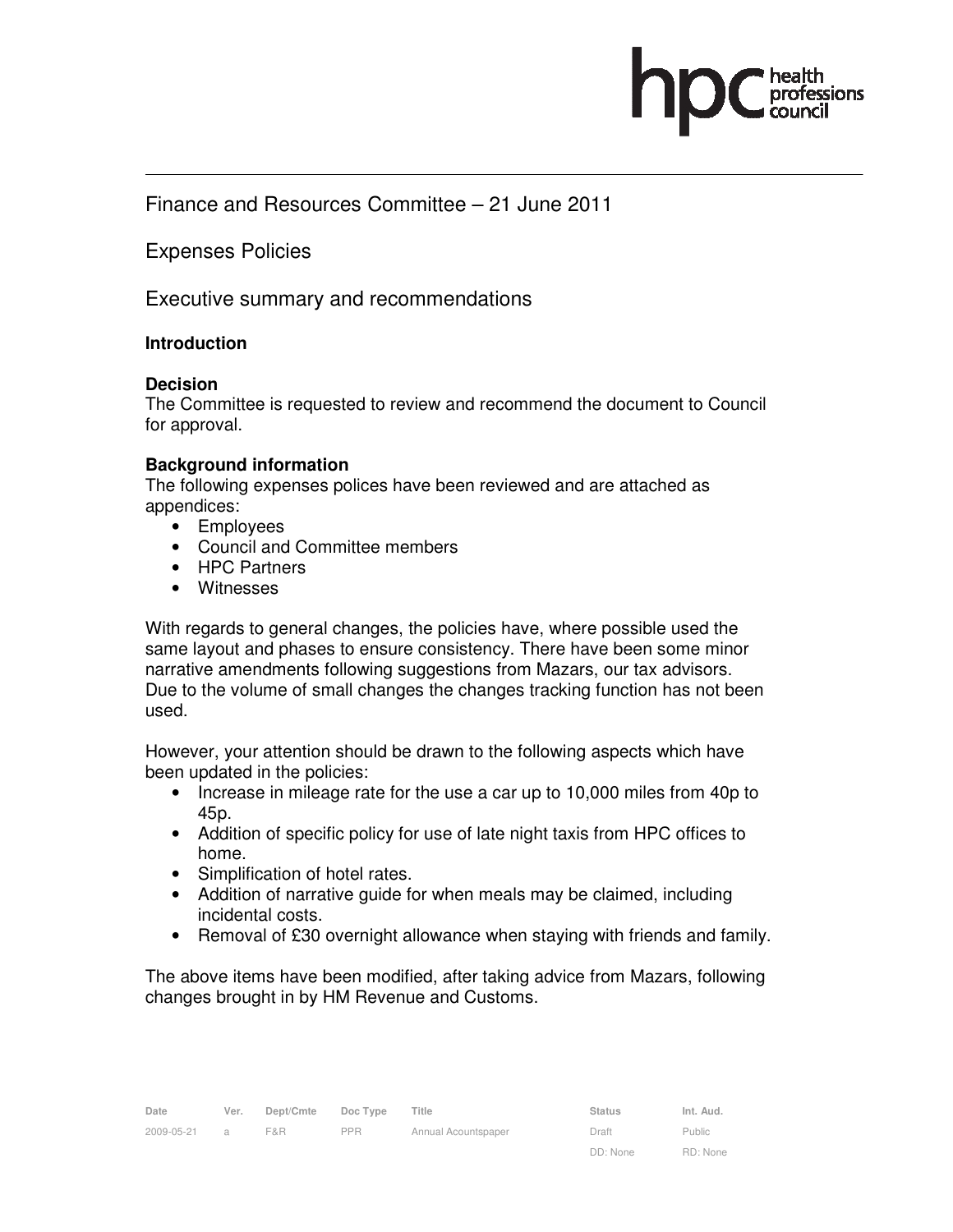It is proposed to introduce the new policies from 1 September 2011 to allow time to communicated changes to the groups affected. This process with be facilitated with the help of the Communications department.

## **Financial implications**

There is not expected to be a significant change to the financial requirements to meet these changes.

## **Appendices**

| Appendix One -     | <b>Expenses policy for Employees</b>              |
|--------------------|---------------------------------------------------|
| Appendix Two -     | Expenses policy for Council and Committee members |
| Appendix Three $-$ | Expenses policy for HPC Partners                  |
| Appendix Four -    | Expenses policy for Witnesses                     |

### **Date of paper**

13 June 2011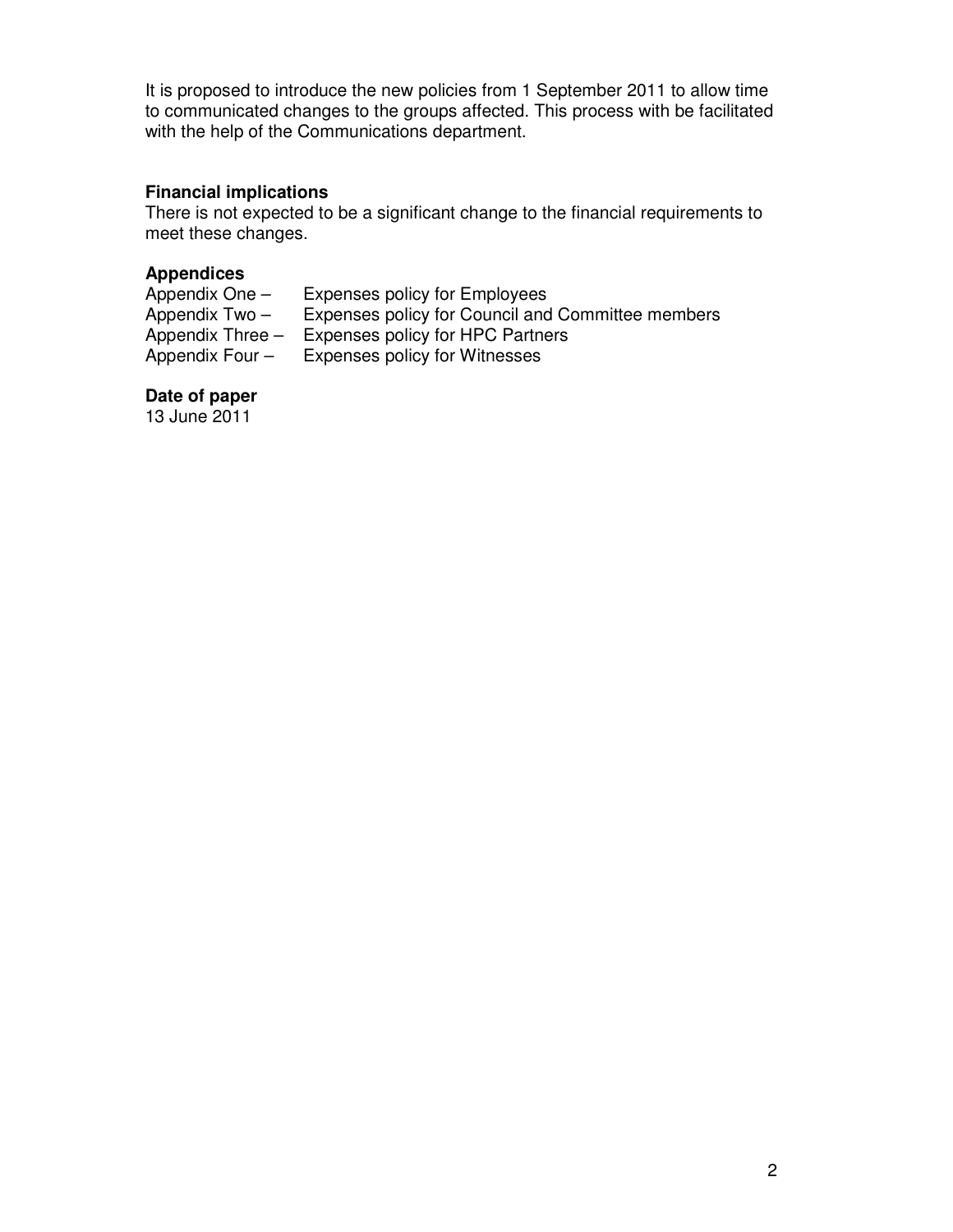

# Expenses Policy for Employees

## **INTRODUCTION**

- 1. This policy aims to give all employees general guidance on how to claim expenses whilst carrying out work on behalf of HPC.
- 2. Employees are expected to act honourably and sensibly within the spirit of this policy.
- 3. The revised policy came into effect from 1 XXX 2011.
- 4. From time to time, the Finance and Resources Committee will make changes to the rates quoted in this policy. These changes will be notified to Employees via the HR info system.
- 5. The HPC shall reimburse employees, on production of VAT receipts satisfactory to the HPC, for all reasonable expenses actually and necessarily incurred by employees in relation to their attendance at meetings or events where they are representing HPC. Credit card receipts are not accepted.
- 6. Expenses will only be paid if approved by the HPC. If employees are uncertain as to whether an expense will be reimbursed, they should seek clarification from their line manager before the expense is incurred.
- 7. The HPC's prior approval is required for significant expenses, including international travel and accommodation.
- 8. Should further clarification or advice be required with regards to this policy, please contact your line manager or the Finance department.

### **SUBMITTING EXPENSES CLAIMS**

- 9. Employee expense claims, authorised by the relevant budget-holder with supporting tax receipts, should be submitted as soon as the expense is incurred. Full details must be made on the claim form provided for the purpose which can be found on the intranet.
- 10. All claims submitted must be accompanied by supporting receipts, except for mileage and purchases under £5 where obtaining receipts is not required. If a receipt is misplaced, every reasonable effort should be made to obtain a replacement copy from the supplier and attached to the claim form. If a receipt is not located, a lost receipt form should be completed and submitted with the invoice.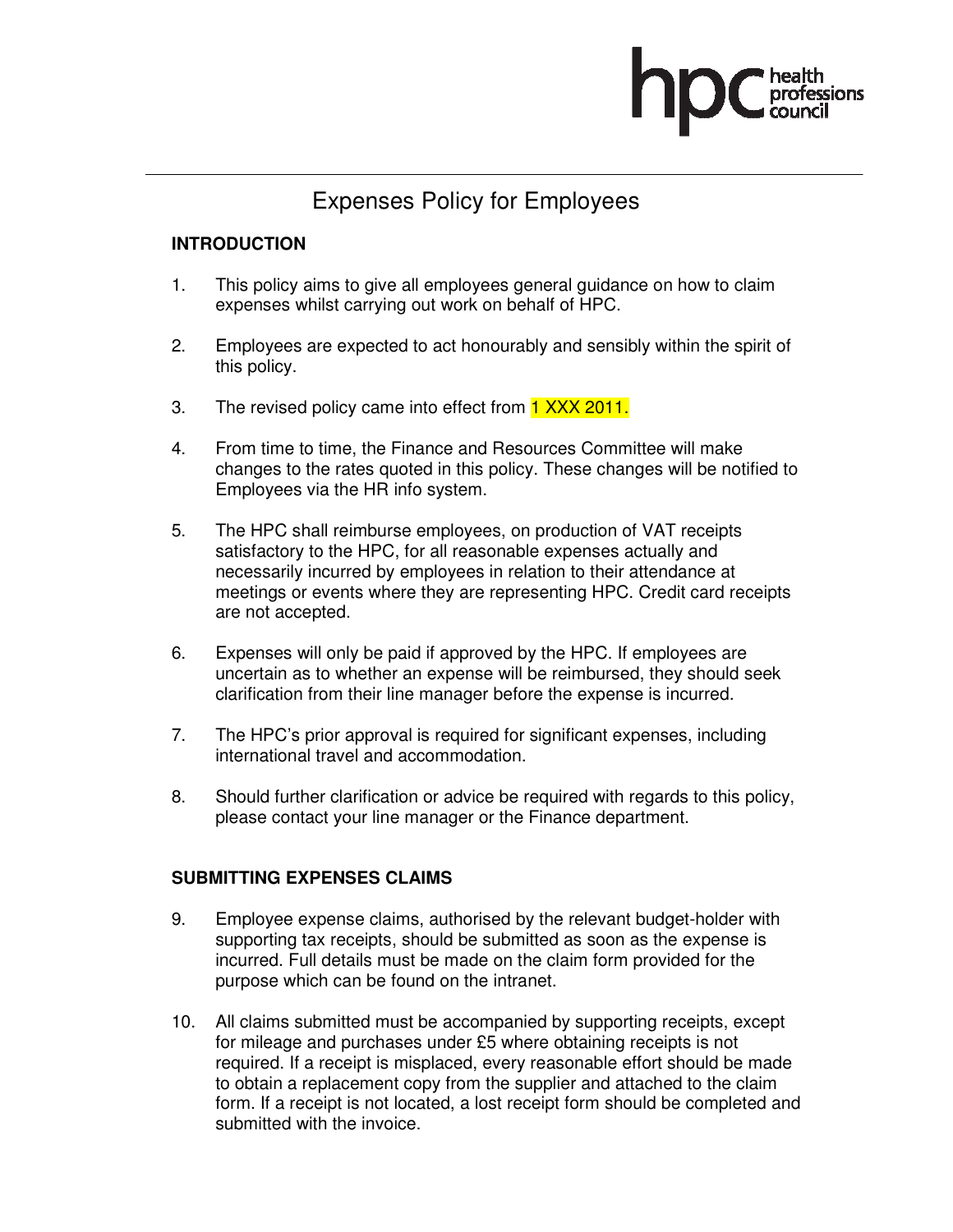- 11. Payments of expenses will be made into employees' bank accounts. Payments will not be made by manual cheque, unless there are exceptional circumstances. Expenses forms should be submitted to the Finance Department by close of play on a Tuesday for payment to be credited to your account on the Friday that same week.
- 12. Employees are asked to submit their claims within one calendar month of the expense having been incurred.

## **CO-OPERATIVE TRAVEL MANAGEMENT**

- 13. Travel and accommodation should be booked through HPC's preferred travel agent Co-operative Travel Management. All travel should be booked at the earliest opportunity as cheaper rates can be obtained.
- 14. Booking through Co-Operative should be made on-line, were possible. via the link below. Where you can also request password for the online systems.

http://www.co-operativetm.co.uk/welcome-zone/Health-Professions-Council-/

- 15. To make bookings by telephone, Co-operative's Travel number is: 01908 560006, e-mail address: hpcstaff@cooperativetm.co.uk and their opening hours for bookings are from 8:30am to 5:30pm.
- 16. In order to book any travel, you will be required to provide your account number which will have been conveyed to you by the relevant department at HPC together with the purpose of your travel.

### **TRAVEL AND SUBSISTENCE**

17. Reasonable rates are payable for travelling and subsistence costs to reimburse the out of pocket expenses incurred. If only a proportion of the expense is HPC-related, only the relevant pro-rata share of the expense should be claimed.

### **Rail**

18. Standard class rail fares at the cheapest available rates will be reimbursed.

### **Air Fares**

19. All air travel undertaken must be in standard class with the exception of journeys a with flight time exceeding 5 hours, where the cost of a premium economy ticket (or equivalent for those carriers that do not have premium economy) will be reimbursed.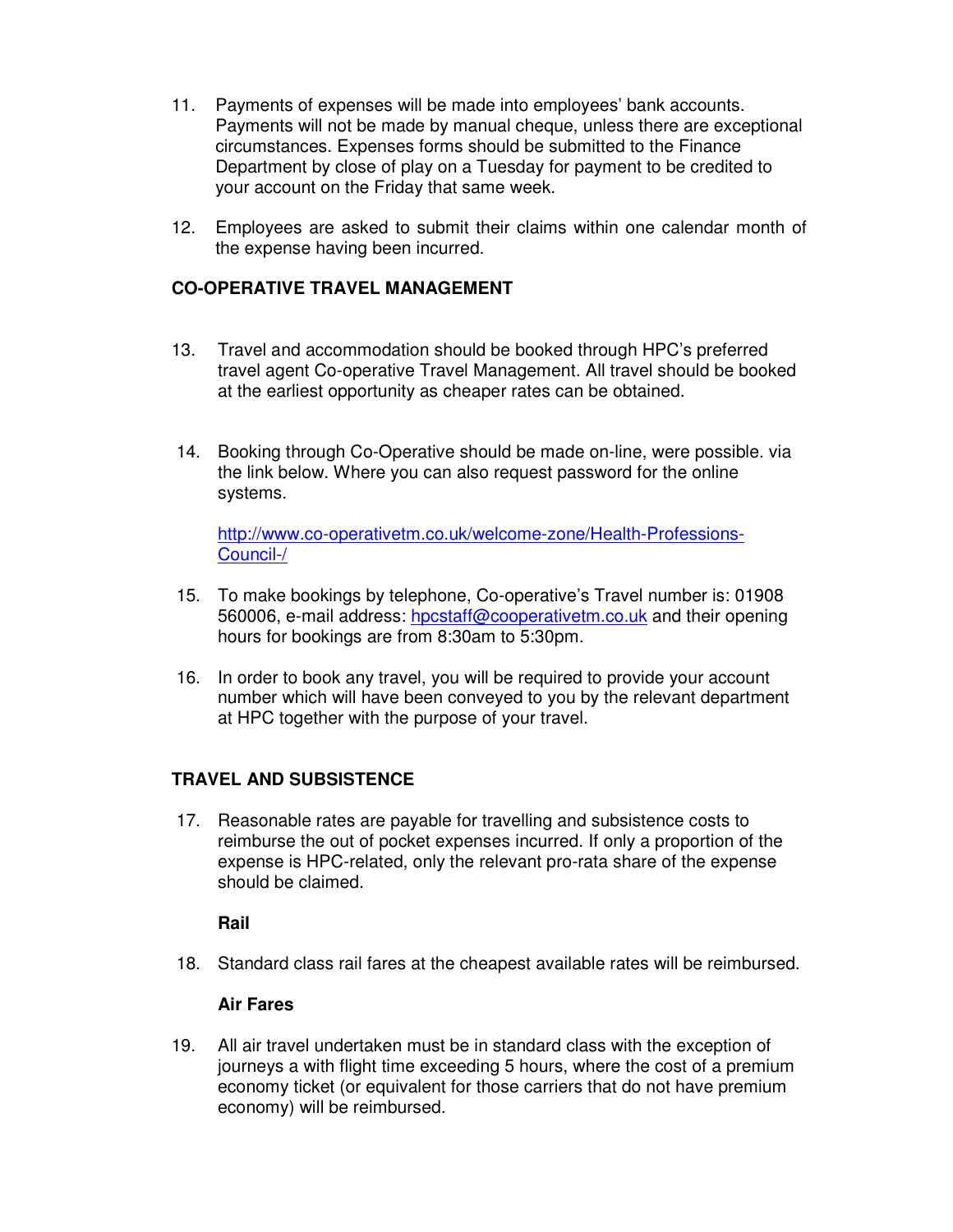## **Tube, coach and bus fares**

20. All tube, coach and bus fares will be reimbursed as incurred with the exception of those fares incurred in getting to and from your place of work during a normal working day. Those employees travelling within London are encouraged to purchase an Oyster Card in order to take advantage of the cheaper fares available. A receipt is not required although you must state clearly those journeys made when claiming.

## **Mileage allowance**

21. Mileage allowance is payable for the use of employees' own cars. These are in accordance with HMRC rates, which are subject to change from time to time. The current rates (updated 2011/12) are as follows:-

| Cars:- 1 <sup>st</sup> 10,000 miles:<br><b>Additional miles:</b> | 45p per mile<br>25p per mile |
|------------------------------------------------------------------|------------------------------|
| Motorcycles:-<br>Cycles:-                                        | 24p per mile<br>20p per mile |

22. Rates for rental cars are available upon request.

# **Taxi Fares**

- 23. Where practicable, public transport should be used rather than taxis. Taxi fares will be reimbursed in the following circumstances:-
	- where there is a time constraint and a taxi will be quicker;
	- where a taxi will be cheaper than public transport or
	- public transport is unavailable;
	- if the journey has to be made before 8am or after 8pm;
	- if carrying heavy luggage or HPC equipment; and
	- for the disabled or those with mobility difficulties.

Please state circumstances for using a taxi on the claim.

### **Late night Taxis from HPC offices to home**

24. Where there is a requirement to work until at least 9pm, which does not form part of the normal work pattern, a journey from HPC offices to home may be claimed providing that it would not be reasonable to expect the use of public transport.

### **Other travelling expenses**

25. Expenses incurred in respect of tolls, parking and ferries may be claimed.

### **Hotel**

26. Expenses incurred for hotels will be reimbursed as follows:-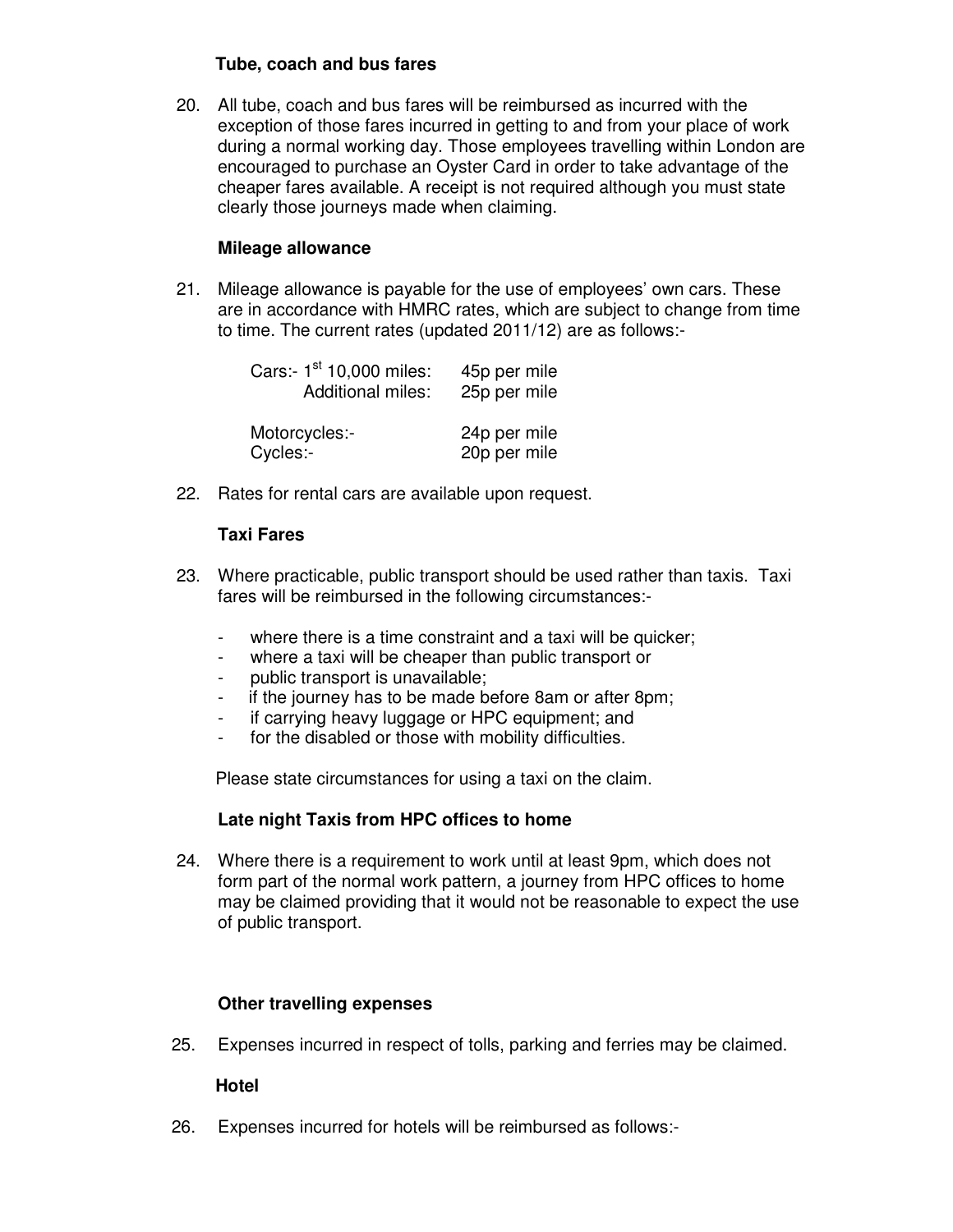**Inner London:** This geographical area covers central London with the M25. Employees will be reimbursed up to £160 (inc. VAT) to cover the overnight accommodation and breakfast.

 **Other large Cities:** This covers Aberdeen, Belfast, Birmingham, Cardiff, Edinburgh, Glasgow, Manchester . Employees will be reimbursed up to £140 (inc VAT) to cover the overnight accommodation and breakfast.

 **All other Areas:** This covers anywhere in the United Kingdom. employees will be reimbursed up to £120 (inc VAT) to cover the overnight accommodation and breakfast.

**European cities** : This covers main cities within Europe including Brussels. Paris and Amsterdam. Employees will be reimbursed up to €200 (inc VAT) to cover overnight accommodation and breakfast.

#### **Meals**

- 27. Reasonable expenses will be reimbursed where costs for meals have been incurred with the following maximum allowances:
	- Breakfast £10 (if this has not already been covered within the hotel/breakfast allowance);
	- $\blacksquare$  Lunch £10;
	- **Evening Meal £25;**

As a guide breakfast can normally be claimed when leaving home before 8am and an evening meal can be claimed when arriving home after 8pm, when not staying in overnight accommodation. Lunch can normally only be claimed when the employee is out of the office for more than 4 hours during the working day.

Where a meal is provided by the HPC, claims for alternative food purchased will not be paid.

Incidentals incurred though the course of a day can be claimed up to avalue of £5, to cover the costs of non-alcoholic drinks and snacks.

### **CARERS**

- 28. A maximum daily allowance of up to £65 will be paid in respect of children and dependants. This will only be paid when the care is not normally in place for that period of time and it is required in addition to the normal contracted hours of the carer.
- 29. Where the allowance is claimed in respect of a child, the employee must be the parent of, or have daily parental responsibility for, the child in respect of whom the allowance is claimed. Payment will only be made if the childminder is registered with the appropriate agency, where appropriate, and only against a valid invoice addressed to the employee.
- 30. Where the allowance is claimed in respect of a dependant, that dependant must permanently reside with the employee. Payment will only be made against a valid invoice addressed to the employee of HPC.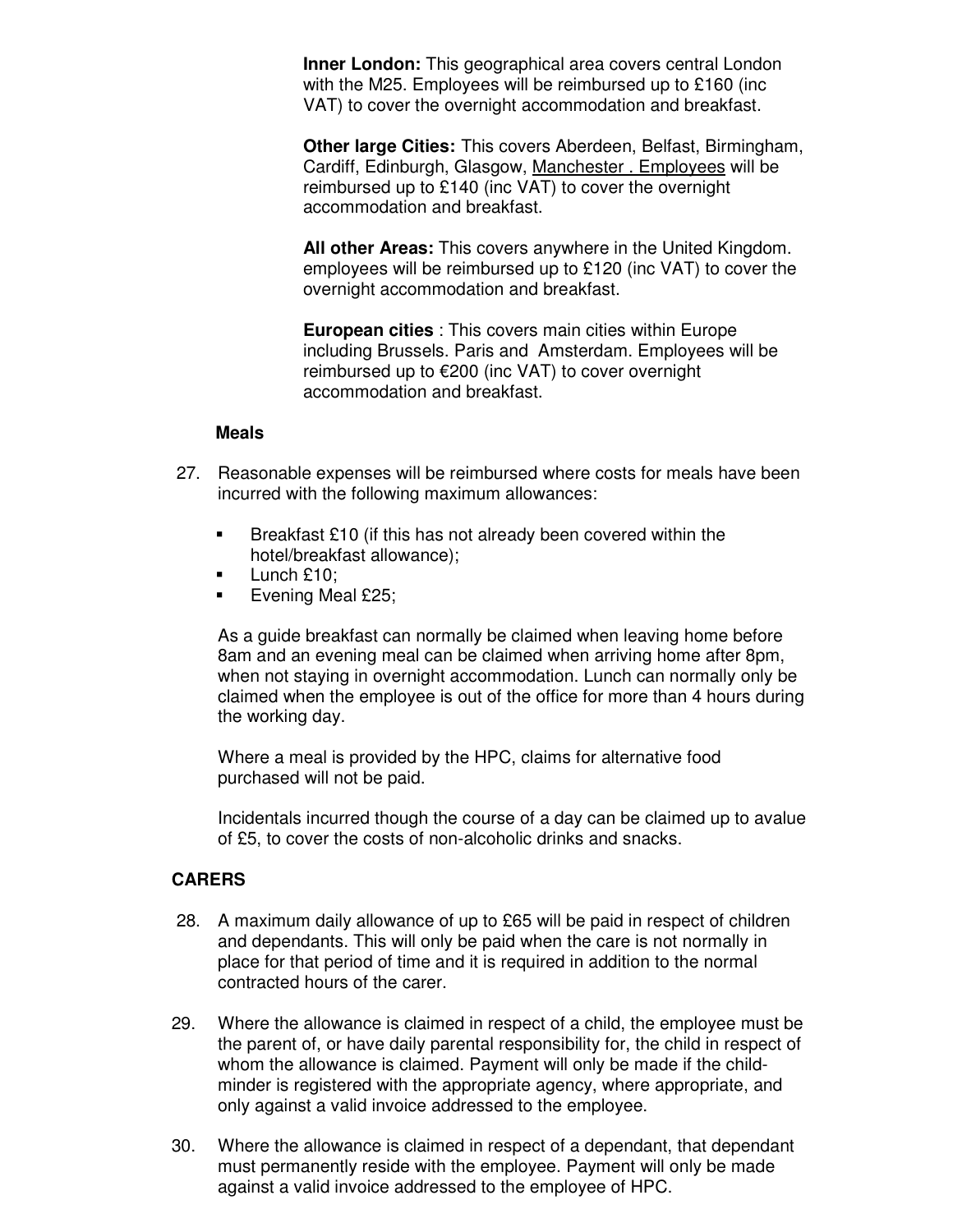31. All claims should be made using the "Care Form" and.

## **USE AND ABUSE OF THE POLICY**

- 32. The aim of this policy is to outline to all employees how expenses should be claimed in accordance with HPC processes.
- 33. Employees are expected to act within the limits of this policy.
- 34. If it is found that an employee abuses this policy then HPC will reserve the right to take further action.

### **REVIEW OF THE POLICY**

35. This policy will be reviewed on an annual basis by the Executive Management Team. Any issues or proposed changes will be brought to the attention of the Finance and Resources Committee for discussion and recommendation to Council for approval.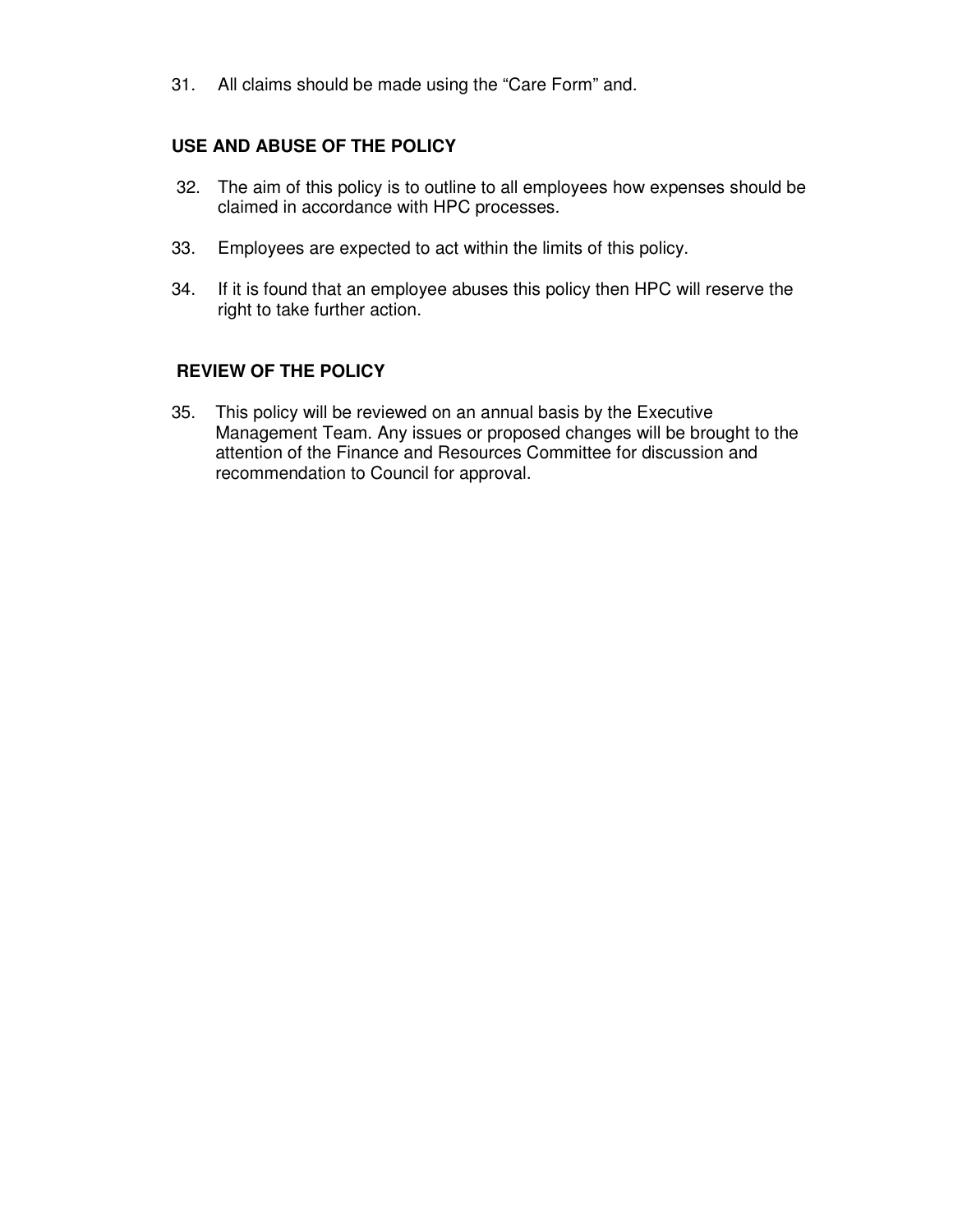

# Expenses Policy for Council and Committee members

# **INTRODUCTION**

- 1. This policy aims to give all members general guidance on how to claim their fees and expenses whilst carrying out work on behalf of HPC.
- 2. Council and Committee members are expected to act honourably and sensibly within the spirit of this policy.
- 3. The revised policy came into effect from 1 XXX 2011.
- 4. From time to time, the Finance and Resources Committee will make changes to the rates quoted in this policy. These changes will be notified to Council and Committee members.
- 5. The HPC shall reimburse members, on production of VAT receipts satisfactory to the HPC, for all reasonable expenses actually and necessarily incurred by members in relation to their attendance at Council or Committee meetings or those events where they are representing HPC. Credit card receipts will not be accepted.
- 6. Expenses will only be paid if approved by the HPC. If members are uncertain as to whether an expense will be reimbursed, they should seek clarification from the Secretariat department before the expense is incurred.
- 7. The HPC's prior approval is required for significant expenses, including international travel and accommodation.
- 8. Members can only make a claim for attendance fees (other than for Council and Committee meetings) when that attendance has been authorised by the Chief Executive. This includes claims for the six events or conferences that Council members are permitted to attend each year as part of their ongoing development.
- 9. Should further clarification or advice be required with regards to this policy, please contact the Secretariat or Finance departments.

# **SUBMITTING EXPENSES CLAIMS**

10. On appointment, Council and Committee members must choose a tax category which will determine their tax status at the HPC. No payment will be made unless this selection has been confirmed to the Finance department. (See table below)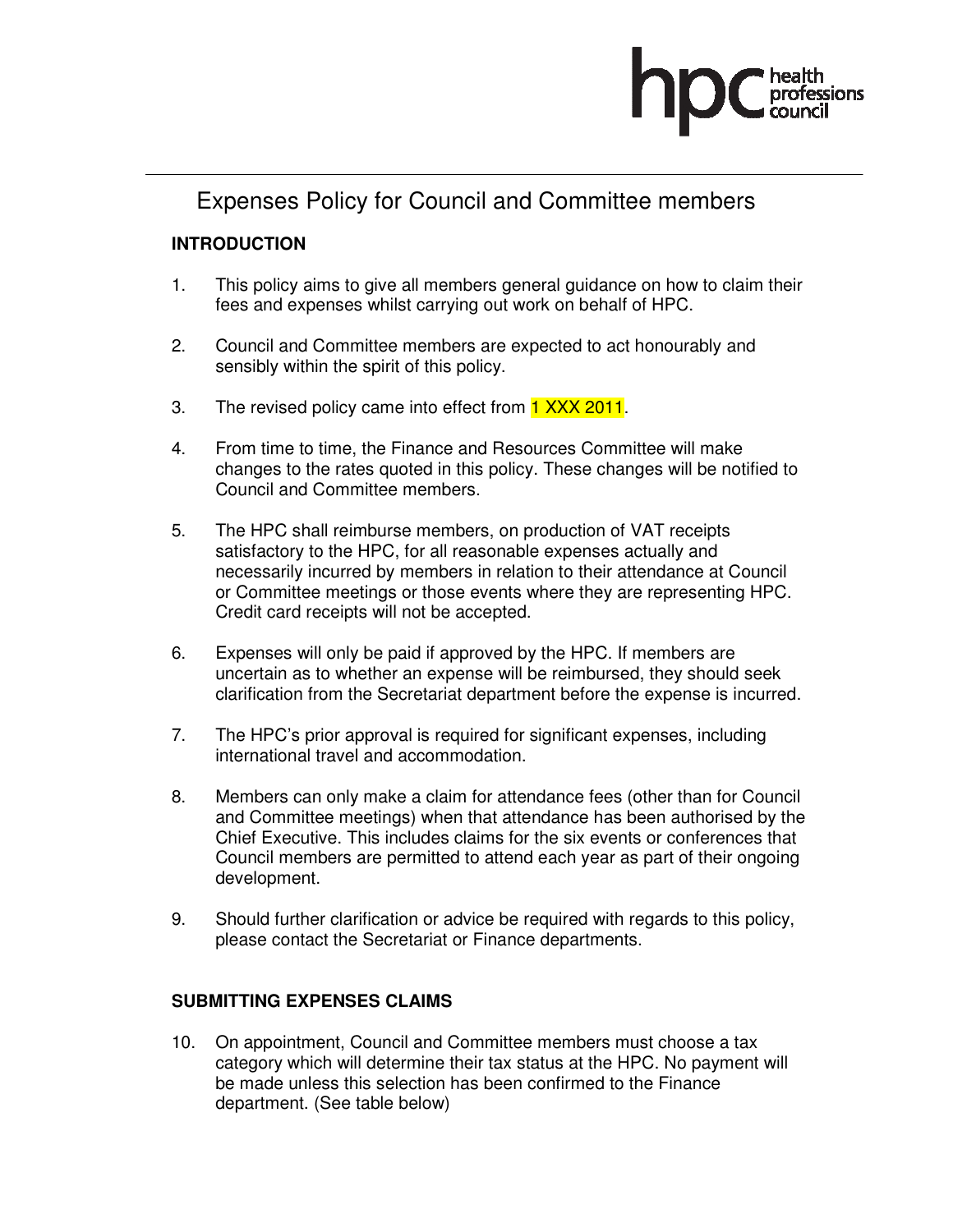| Category       | Contents                                        | Ruling                                                                                                                                                                                            | Process                           |
|----------------|-------------------------------------------------|---------------------------------------------------------------------------------------------------------------------------------------------------------------------------------------------------|-----------------------------------|
|                | PAYE Council or<br>Committee<br>Member          | <b>HPC will account</b><br>for $PAYE1$ & NIEE <sup>2</sup><br>and will pay $NIER3$<br>& PAYE to Her<br>Majesty's<br>Revenue and<br>Customs (HMRC)                                                 | Member to submit<br>expense claim |
| $\overline{2}$ | $Non-PAYE$<br>Council or<br>Committee<br>Member | HPC will pay<br>allowance gross<br>(no tax deducted)<br>direct to the<br>Council /<br>Committee<br>member's<br>nominated<br>employer                                                              | Employer to<br>submit invoice     |
| 3              | $Non-PAYE$<br>Council or<br>Committee<br>Member | HPC will pay<br>allowance gross<br>(no tax deducted) if<br>Council /<br>Committee<br>member declares<br>themselves self $-$<br>employed and<br>provides written<br>HMRC evidence to<br><b>HPC</b> | Member to submit<br>expense claim |

- 11. It is the duty and responsibility of the Council and Committee members to ensure that the correct status is applied and the correct expense forms are used. The HPC takes no responsibility for the actions of Council and Committee members when submitting claims or the category they declare.
- 12. Members/employers should complete and submit their claim forms to the Finance Departments within four weeks of the meeting. Claim forms can be submitted electronically to finance@hpc-uk.org although original receipts must be submitted by post.
- 13. However, to speed up payment of expenses, members can submit their claim forms to the Council or Committee secretary at the conclusion of each meeting.
- 14. All claims submitted must be accompanied by supporting receipts, except for mileage and purchases under £5 where obtaining receipts is not required. If a receipt is misplaced, every reasonable effort should be made

<sup>&</sup>lt;sup>1</sup> Pay As You Earn (PAYE)

<sup>&</sup>lt;sup>2</sup> National Insurance employee contributions (NIEE)

<sup>3</sup> National Insurance employer contributions (NIER)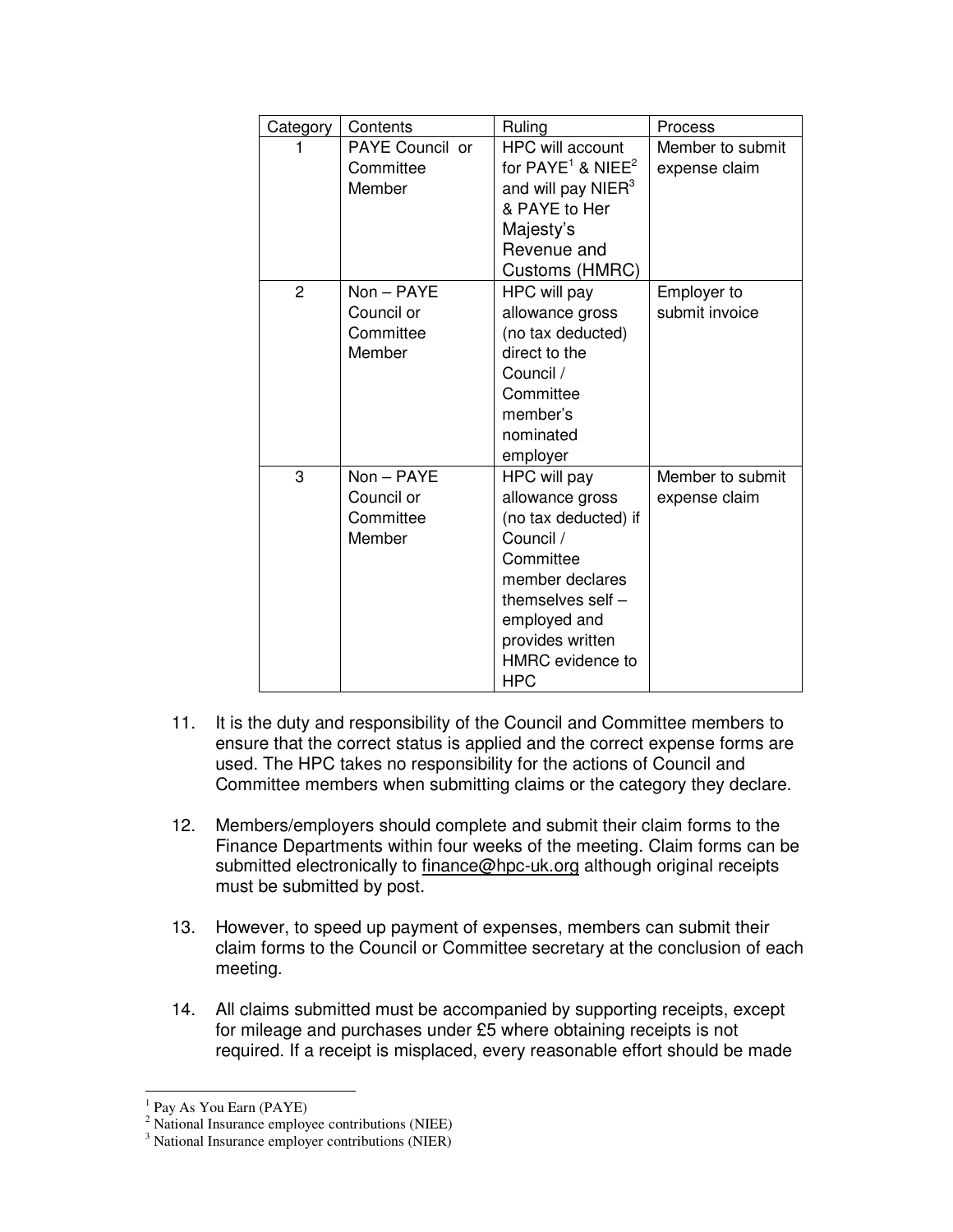to obtain a replacement copy from the supplier and attached to the claim form. If a receipt is not located, a lost receipt form should be completed and submitted with the invoice.

- 15. Payments of fees and reimbursement of expenses are dependant upon the category of the member. Category 1 members will be paid directly into a bank account each month and members in categories 2 and 3 have the option of either a bank transfer or a cheque, although HPC would recommend a bank transfer.
- 16. All expenses will be paid to Council and Committee members at face value.

# **ATTENDANCE ALLOWANCE**

- 17. A daily rate of £310 is payable for:-
	- **EXEC** at the at Council meetings or Committee meetings;
	- meetings attended on behalf of HPC where prior approval has been given;
	- attendance at a conference or event which forms part of the member development programme, where prior approval has been given and with the maximum allowance being 6 days per year.
- 18. Where a Council or Committee member undertakes a role which would otherwise be undertaken by a Partner, they will be paid at the current rate paid to a Partner. The daily or case rate payable to Partners is outlined in the schedule of the Partner Agreement.

# **CO-OPERATIVE TRAVEL MANAGEMENT**

- 19. Travel and accommodation should be booked through HPC's preferred travel agent Co-operative Travel Management.
- 20. All travel should be booked at least 2 weeks in advance of any meeting.
- 18. Booking through Co-Operative should be made on-line, were possible via the link below. Where you can also request password for the online systems.

http://www.co-operativetm.co.uk/welcome-zone/Health-Professions-Council-/

To make bookings by telephone, Co-operative's Travel number is: 01908 560006, e-mail address: hpcstaff@cooperativetm.co.uk and their opening hours for bookings are from 8:30am to 5:30pm.

21. In order to book any travel, you will be required to provide your account number which will have been conveyed to you by the relevant department at HPC together with the purpose of your travel.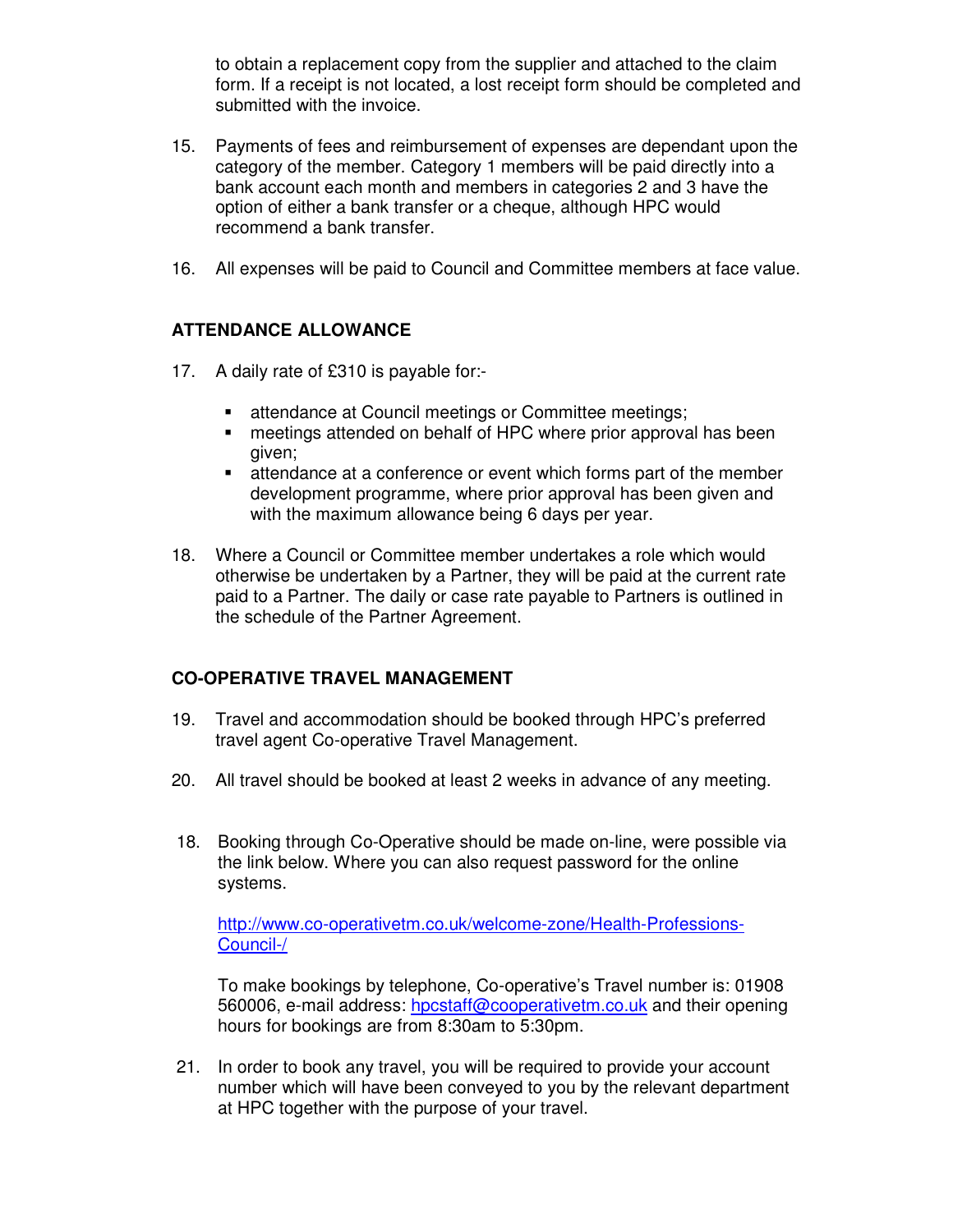## **TRAVEL AND SUBSISTENCE**

23. Reasonable rates are payable for travelling and subsistence costs to reimburse the out of pocket expenses incurred. If only a proportion of the expense is HPC-related, only the relevant pro-rata share of the expense should be claimed.

## **Train**

24. As a matter of course, standard class fares will be reimbursed. However, first class travel will be reimbursed if it is the cheapest available and the rate are secured using Co-operative Travel. Members are strongly encouraged to purchase advance and/or off peak tickets and tickets must be booked two weeks in advance of any meeting.

## **Air**

25. All air travel undertaken must be in standard class with the exception of journeys with flight time exceeding 5 hours, where the cost of a premium economy ticket (or equivalent for those carriers that do not have premium economy) will be reimbursed.

### **Tube, coach and bus fares**

26. All tube, coach and bus fares will be reimbursed as incurred. For travel within London, you are strongly are encouraged to purchase an Oyster Card in order to take advantage of the cheaper fares available. HPC will refund the cost of the purchase of the card and the cost of journeys travelled. A receipt is not required although you must state clearly those journeys made when claiming

### **Mileage**

27. Mileage allowance is payable for the use of members' own cars. These are in accordance with HMRC rates, which are subject to change from time to time. The current rates (updated 2011/12) are as follows:-

| Cars:- 1 <sup>st</sup> 10,000 miles:<br><b>Additional miles:</b> | 45p per mile<br>25p per mile |
|------------------------------------------------------------------|------------------------------|
| Motorcycles:-<br>Cycles:-                                        | 24p per mile<br>20p per mile |

28. Rates for rental cars are available upon request.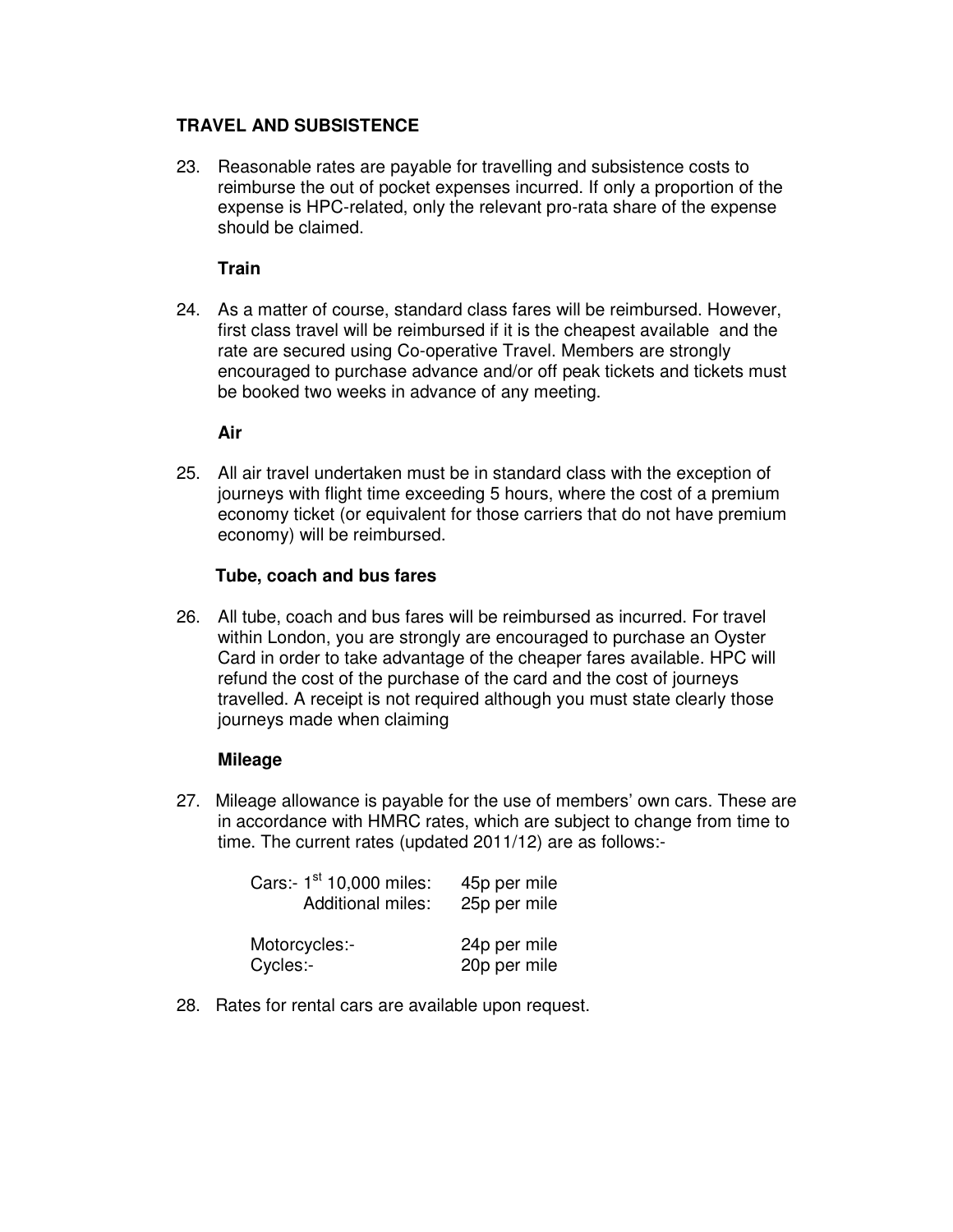## **Taxi fares**

- 29. Where practicable, public transport should be used rather than taxis. Taxi fares will be reimbursed in the following circumstances:-
	- where there is a time constraint and a taxi will be quicker;
	- where a taxi will be cheaper than public transport or public transport is unavailable;
	- if a journey has to be made before 8am or after 9pm;
	- if carrying heavy luggage or HPC equipment; and
	- for the disabled or those with mobility difficulties:

Please state circumstances for using a taxi on the claim form.

### **Late night taxis from HPC offices to home**

30. Where there is a requirement to work until at least 9pm, which does not form part of the normal work pattern, a journey from HPC offices to home may be claimed providing that it would not be reasonable to expect the use of public transport.

### **Other travelling expenses**

31. Expenses incurred in respect of tolls, parking and ferries may be claimed.

#### **Hotel**

32. Expenses incurred for hotels will be reimbursed as follows:-

**Inner London:** This geographical area covers central London within the M25. Members will be reimbursed up to £160 (inc VAT) to cover the overnight accommodation and breakfast.

**Other large Cities:** This covers Aberdeen, Belfast, Birmingham, Cardiff, Edinburgh, Glasgow and Manchester Members will be reimbursed up to £140 (inc VAT) to cover the overnight accommodation and breakfast.

**All other Areas:** This covers anywhere in the United Kingdom. Members will be reimbursed up to £120 (inc VAT) to cover the overnight accommodation and breakfast.

33. Subsistence and accommodation costs outside the UK will be considered on a case by case basis.

#### **Meals**

34. Reasonable expenses will be reimbursed where costs for meals have been incurred with the following maximum allowances: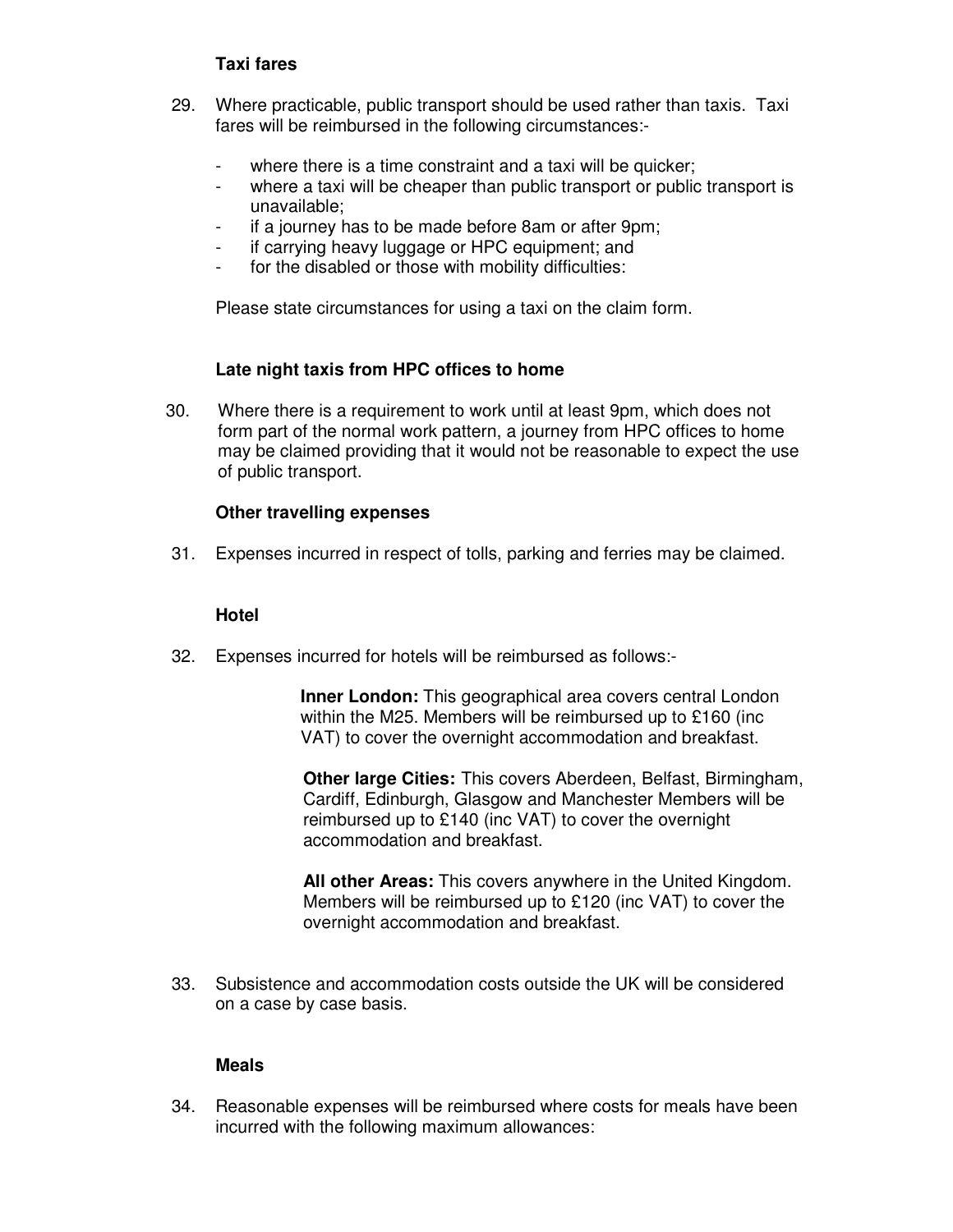- **Breakfast £10 (if this has not already been covered within the** hotel/breakfast allowance);
- $\blacksquare$  Lunch £10;
- $\blacksquare$  Evening Meal £25.

Breakfast can be claimed when leaving home before 6am and an evening meal can be claimed when arriving home after 8pm, when not staying in overnight accommodation.

 Where a meal is provided by the HPC, claims for alternative food purchased will not be paid.

Incidentals incurred though the course of a day can be claimed up to a value of £5, to cover the costs of non-alcoholic drinks and snacks.

## **CARERS**

- 35. A maximum daily allowance of up to £65 will be paid in respect of children and dependants. This will only be paid when the care is not normally in place for that period of time and it is required in addition to the normal contracted hours of the carer.
- 36. An allowance of £65 is also payable to a carer accompanying an individual to a meeting of HPC, where that individual's attendance is required.
- 37. Where the allowance is claimed in respect of a child, the member must be the parent of, or have daily parental responsibility for, the child in respect of whom the allowance is claimed. Payment will only be made if the childminder is registered with the appropriate agency, where appropriate, and only against a valid invoice addressed to the member.
- 38. Where the allowance is claimed in respect of a dependant, that dependant must permanently reside with the member. Payment will only be made against a valid invoice addressed to the Partner.
- 39. All claims should be made using the "Care Form".

### **USE AND ABUSE OF THE POLICY**

- 40. The aim of this policy is to outline to all members how expenses should be claimed in accordance with HPC processes.
- 41. Members are expected to act within the limits of this policy.
- 42. If it is found that a member abuses this policy then HPC will reserve the right to take further action.

### **REVIEW OF THE POLICY**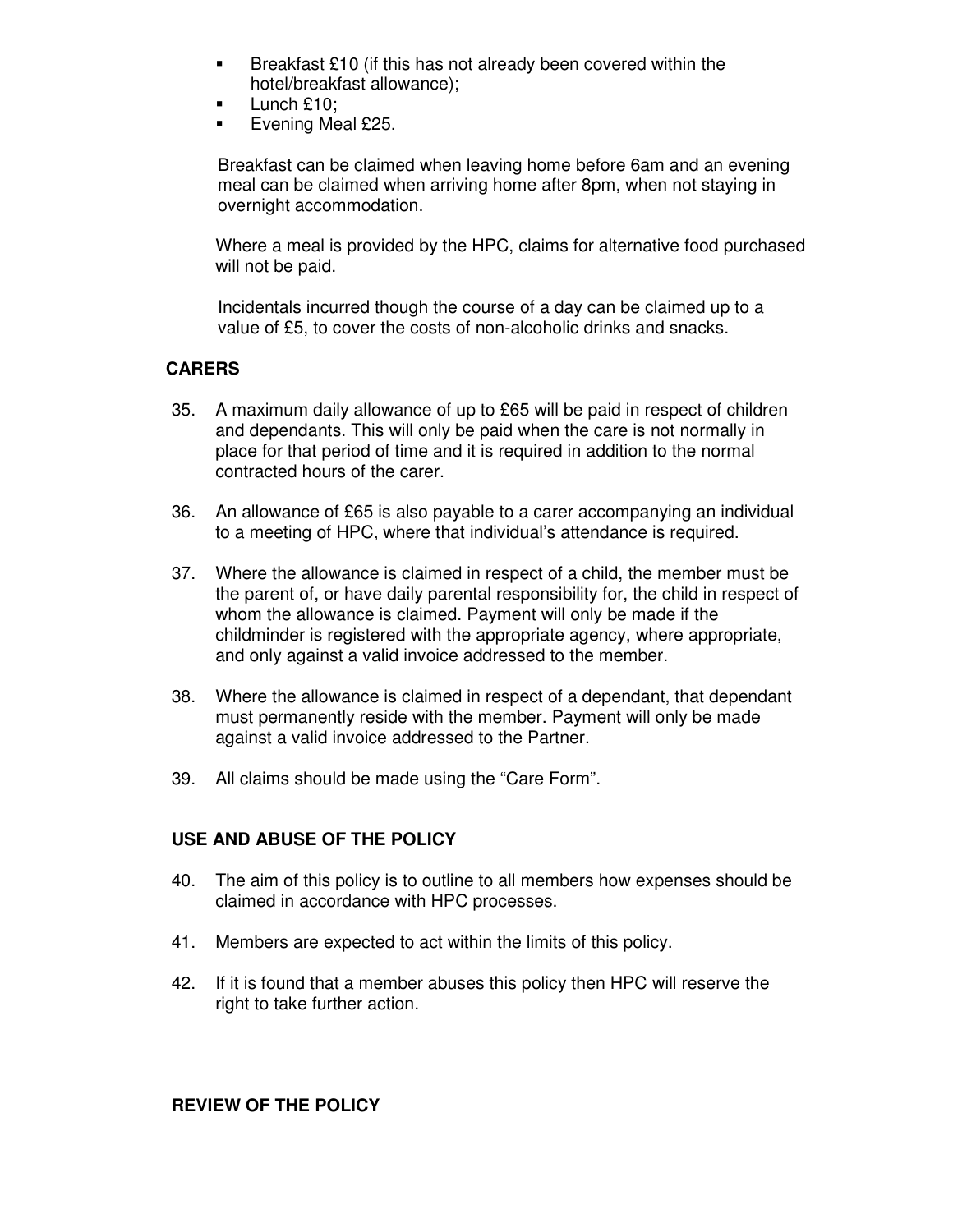43. This policy will be reviewed on an annual basis by the Executive Management Team with any issues or proposed changes to be brought to the attention of the Finance and Resources Committee for discussion and recommendation to Council for approval.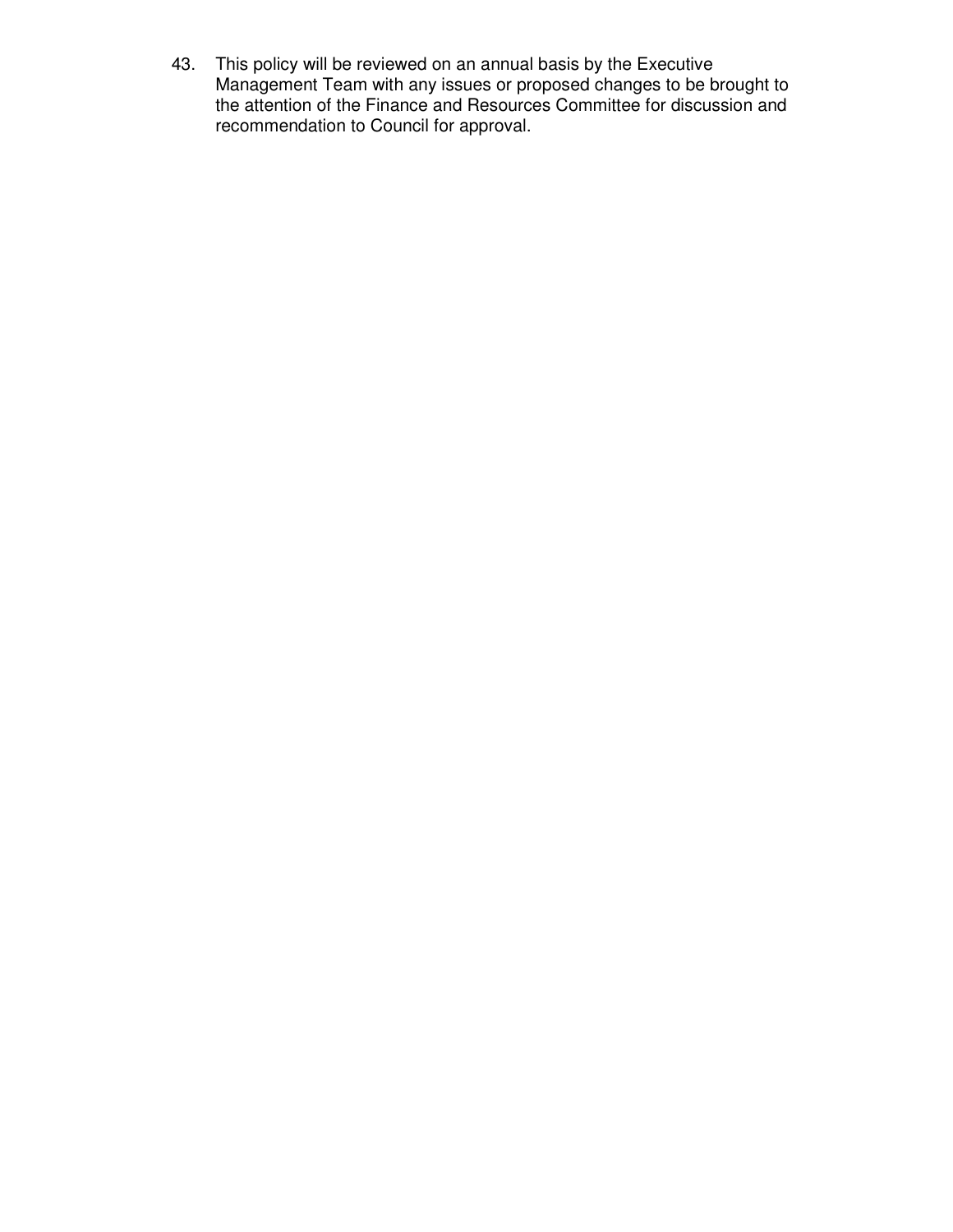

# Expenses Policy for HPC Partners

## **INTRODUCTION**

- 1. This policy aims to give all partners general guidance on how to claim their fees and expenses whilst carrying out work on behalf of HPC.
- 2. Partners are expected to act honourably and sensibly within the spirit of this policy.
- 3. The revised policy came into effect from 1 XXX 2011.
- 4. From time to time, the Finance and Resources Committee will make changes to the rates quoted in this policy. These changes will be notified to Partners.
- 5. The HPC shall reimburse Partners, on production of VATreceipts satisfactory to the HPC, for all reasonable expenses actually and necessarily incurred by Partners in relation to their HPC work. Credit card receipts will not be accepted.
- 6. Expenses will only be paid if approved by the HPC. If Partners are uncertain as to whether an expense will be reimbursed, they should seek clarification from the Partner Manager before the expense is incurred.
- 7. The HPC's prior approval is required for significant expenses, including international travel and accommodation.
- 8. Should further clarification or advice be required with regards to this policy, please contact the Partner Manager or the Finance department.

### **SUBMITTING EXPENSES CLAIMS**

- 9. Partners can submit their claims for reimbursement of expenses by post to the Finance Department at the HPC. Claim forms can also be submitted electronically to finance@hpc-uk.org although original receipts must be submitted by post.
- 10. All claims should be made on the appropriate documentation, detailing the fee claimed and any additional expenses. An example daily fee claim and expenses claim forms are attached to this policy.
- 11. All claims submitted must be accompanied by supporting receipts, except mileage and purchases under £5 where obtaining receipts is not required. If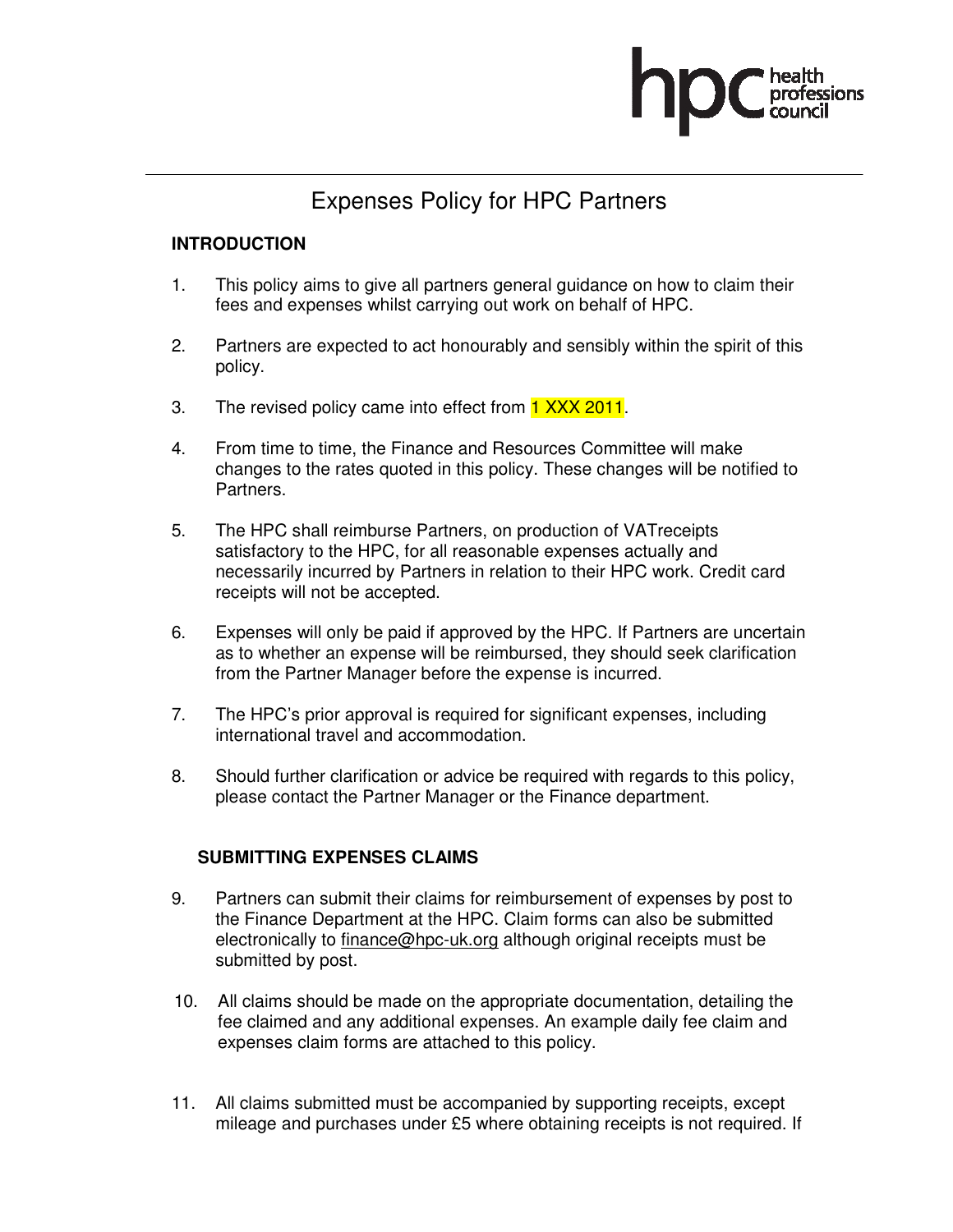a receipt is misplaced, every reasonable effort should be made to obtain a replacement copy from the supplier and attached to the claim form. If a receipt is not located, a lost receipt form should be completed and submitted with the invoice.

- 12. Partners are asked to submit their claims directly to the Finance Department at the HPC within one calendar month in which the work is carried out for HPC. Payments of fees and reimbursement of expenses are preferred to be paid direct into a bank account on a monthly basis. A payment by cheque would need to be requested to HPC.
- 13. No PAYE tax will be deducted or national insurance costs incurred from Partners who, in accordance with their Partner Agreement with HPC, act as self-employed contractors or employees of an external organisation who will be responsible for the payment of tax and national insurance contributions.

# **ATTENDANCE ALLOWANCE**

- 14. A daily rate or case rate payable to Partners is outlined in the schedule of the Partner Agreement.
- 15. For any work undertaken lasting 3.5 hours or less, Partners from all roles should claim a half day fee. This excludes any reading time.
- 16. If Fitness to Practise Panels are cancelled, the following will be reimbursed to Fitness to Practise Panel Members, Panel Chairs, and Legal Assessors,

Cancellation on day of hearing: Full Fee (attendance allowance) Cancellation 1 working day before: Full Fee Cancellation 2 working days before: ½ Fee Cancellation 3 working days before: ½ Fee Cancellation 4 working days before: ½ Fee Cancellation 5 working days before: ½ Fee Cancellation >5 working days before: No Fee

17. If Visits are cancelled, the following will be reimbursed to Visitors:

| Cancellation on day of visit:        | full fee          |
|--------------------------------------|-------------------|
| Cancellation <5 working days before: | one day fee       |
| Cancellation 1-8 weeks before:       | $\frac{1}{2}$ fee |
| Cancellation >8 weeks before:        | no fee            |

### **CO-OPERATIVE TRAVEL MANAGEMENT**

- 18. Travel and accommodation should be booked through HPC's preferred travel agent Co-operative Travel Management. All travel should be booked at the earliest opportunity as cheaper rates can be obtained. However, it is recommended that Fitness to Practise Partners should not book more than six weeks in advance due to possible cancellations.
- 19. Booking through Co-Operative can be made on-line via the lonk below. Where you can also request password for the online systems.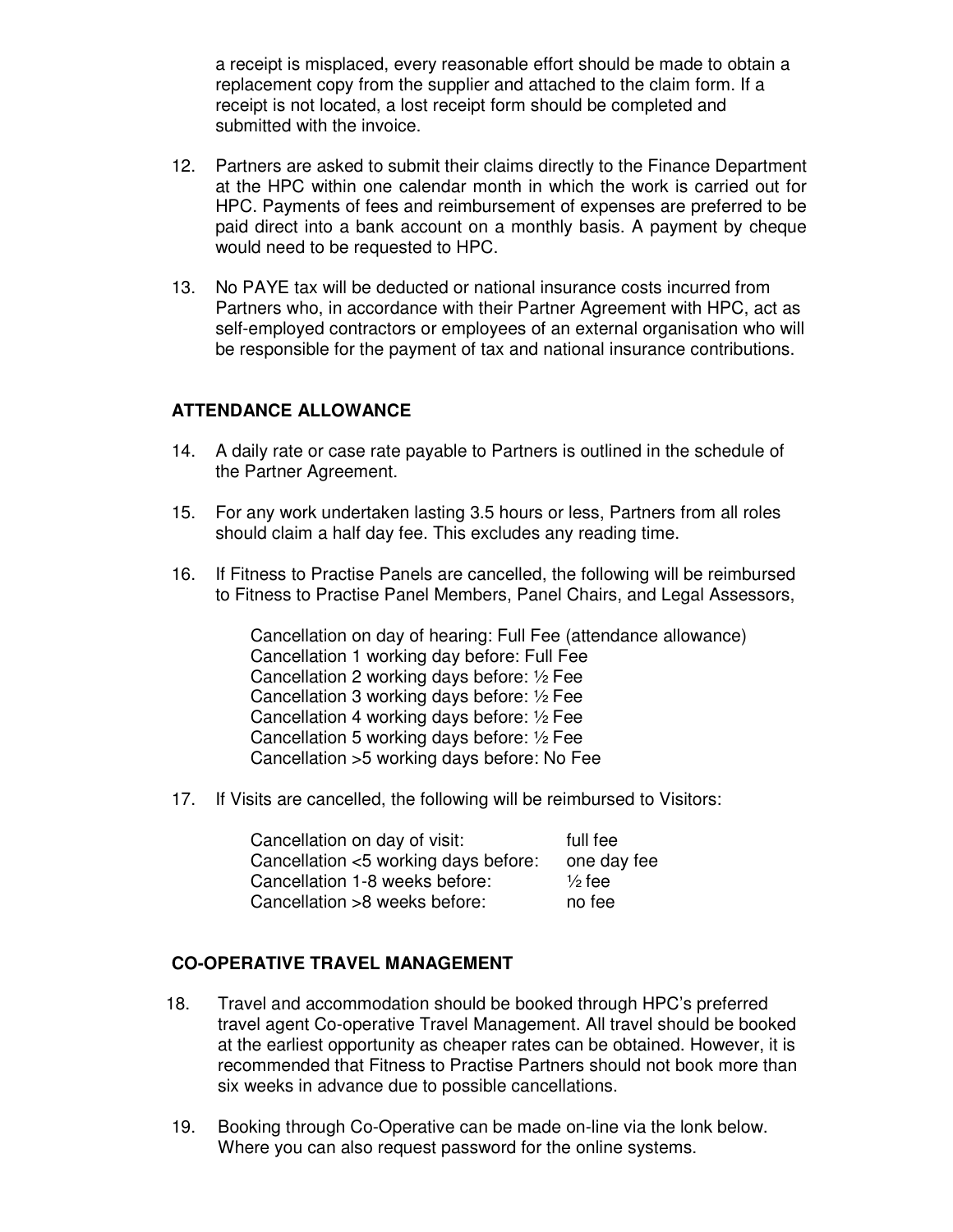http://www.co-operativetm.co.uk/welcome-zone/Health-Professions-Council-/

- 20. To make bookings by telephone, Co-operative's Travel number is: 01908 560006, e-mail address: hpcstaff@cooperativetm.co.uk and their opening hours for bookings are from 8:30am to 5:30pm.
- 21. In order to book any travel, you will be required to provide your account number which will have been conveyed to you by the relevant department at HPC together with the purpose of your travel.

### **TRAVEL AND SUBSISTENCE**

22. Reasonable rates are payable for travelling and subsistence costs to reimburse the out of pocket expenses incurred. If only a proportion of the expense is HPC-related, only the relevant pro-rata share of the expense should be claimed.

#### **Rail**

23. Standard class rail fares at the cheapest available rates will be reimbursed.

#### **Air fares**

24. All air travel undertaken must be in standard class with the exception of journeys with flight time exceeding 5 hours, where the cost of a premium economy ticket (or equivalent for those carriers that do not have premium economy) will be reimbursed.

#### **Tube, coach and bus fares**

25. All tube, coach and bus fares will be reimbursed as incurred. For travel within London, you are strongly are encouraged to purchase an Oyster Card in order to take advantage of the cheaper fares available. HPC will refund the cost of the purchase of the card and the cost of journeys travelled. A receipt is not required although you must state clearly those journeys made when claiming.

#### **Mileage allowance**

26. Mileage allowance is payable for the use of Partners' own cars. These are in accordance with HMRC rates, which are subject to change from time to time. The current rates (updated 2011/12) are as follows:-

| Cars:- 1 <sup>st</sup> 10,000 miles:<br><b>Additional miles:</b> | 45p per mile<br>25p per mile |
|------------------------------------------------------------------|------------------------------|
| Motorcycles:-<br>Cycles:-                                        | 24p per mile<br>20p per mile |

27. Rates for rental cars are available upon request.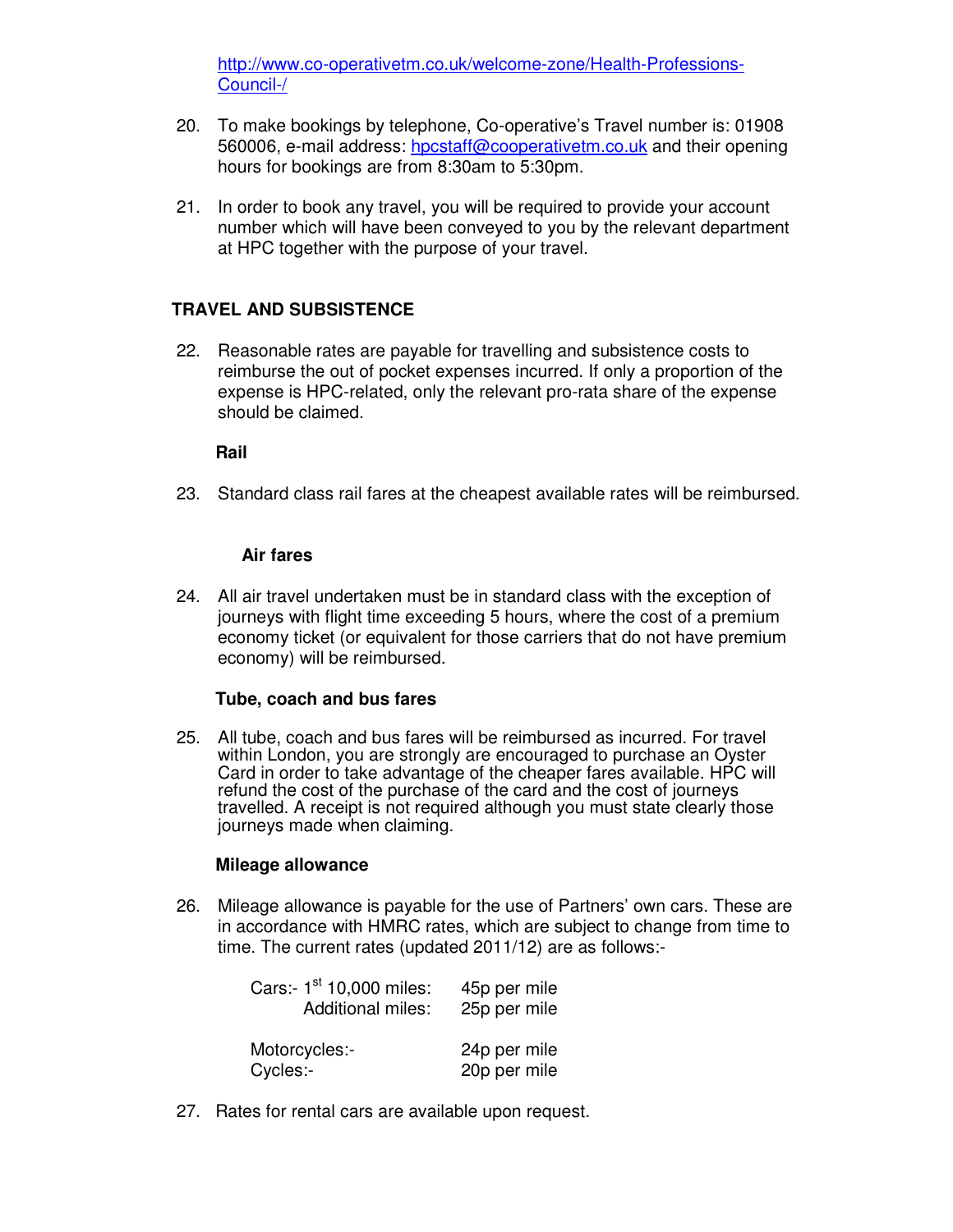## **Taxi fares**

- 28. Where practicable, public transport should be used rather than taxis. Taxi fares will be reimbursed in the following circumstances:-
	- where there is a time constraint and a taxi will be quicker;
	- where a taxi will be cheaper than public transport or public transport is unavailable;
	- if the journey has to be made before 8am or after 8pm;
	- if carrying heavy luggage or HPC equipment; and
	- for the disabled or those with mobility difficulties:

Please state circumstances for using a taxi on the claim form.

#### **Late night Taxis from HPC offices to home**

29. Where there is a requirement to work until at least 9pm, which does not form part of the normal working pattern, a journey from HPC offices to home may be claimed, providing that it would not be reasonable to expect to use of public transport.

#### **Other travelling expenses**

30. Expenses incurred in respect of tolls, parking and ferries may be claimed.

#### **Hotel**

31. Expenses incurred for hotels will be reimbursed as follows:-

**Inner London:** This geographical area covers central London within the M25.. Partners will be reimbursed up to £160 (inc VAT) to cover the overnight accommodation and breakfast.

**Other large Cities:** This covers Aberdeen, Belfast, Birmingham, Cardiff, Edinburgh, Glasgow and Manchester . Partners will be reimbursed up to £140 (inc VAT) to cover the overnight accommodation and breakfast.

**All other Areas:** This covers anywhere in the United Kingdom. Partners will be reimbursed up to £120 (inc VAT) to cover the overnight accommodation and breakfast.

32. Subsistence and accommodation costs outside the UK will be considered on a case by case basis.

#### **Meals**

- 33. Reasonable expenses will be reimbursed where costs for meals have been incurred with the following maximum allowances:
	- **Breakfast £10** (if this has not already been covered within the hotel/breakfast allowance);
	- Lunch £10;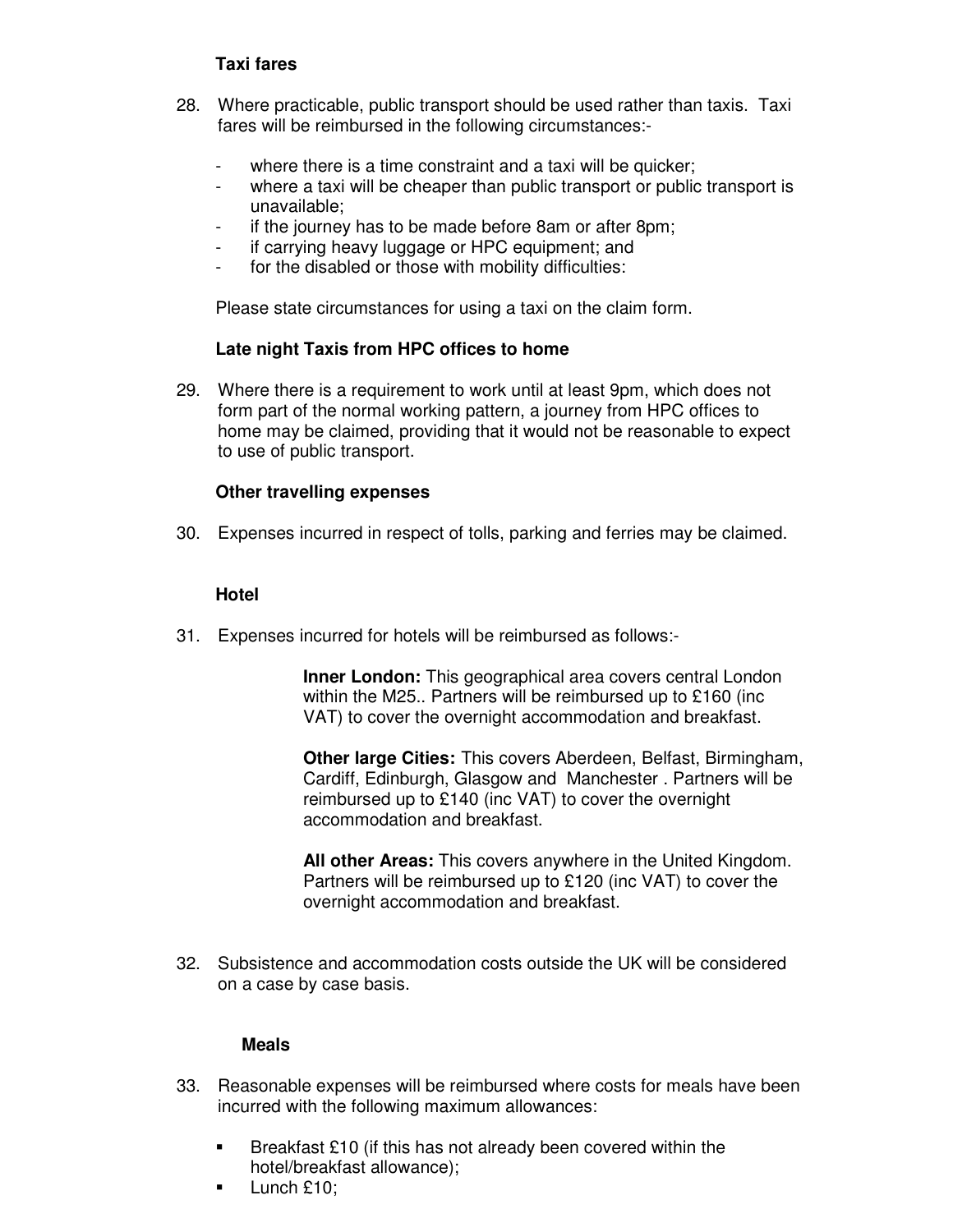Evening Meal £25.

Breakfast can be claimed when leaving home before 6am and an evening meal can be claimed when arriving home after 8pm, when not staying in overnight accommodation.

Where a meal is provided by the HPC, claims for alternative food purchased will not be paid.

Incidentals incurred though the course of a day can be claimed up to a value of £5, to cover the costs of non-alcoholic drinks and snacks.

# **CARERS**

- 33. A maximum daily allowance of up to £65 will be paid in respect of children and dependants. This will only be paid when the care is not normally in place for that period of time and it is required in addition to the normal contracted hours of the carer.
- 34. Where the allowance is claimed in respect of a child, the Partner must be the parent of, or have daily parental responsibility for, the child in respect of whom the allowance is claimed. Payment will only be made if the childminder is registered with the appropriate agency, where appropriate and only against a valid invoice addressed to the Partner
- 35. Where the allowance is claimed in respect of a dependant, that dependant must permanently reside with the Partner. Payment will only be made against a valid invoice addressed to the Partner.
- 36. An allowance of £65 is also payable to a carer accompanying an individual to a meeting of HPC, where that individual's attendance is required.
- 37. All claims should be made using the "Care Form".

### **USE AND ABUSE OF THE POLICY**

- 38. The aim of this policy is to outline to all Partners how expenses should be claimed in accordance with HPC processes.
- 39. Partners are expected to act within the limits of this policy.
- 40. If it is found that a Partner abuses this policy then HPC will reserve the right to take further action.

# **REVIEW OF THE POLICY**

This policy will be reviewed on an annual basis by the Executive Management Team with any issues or proposed changes will be brought to the attention of the Finance and Resources Committee for discussion and recommendation to Council for approval.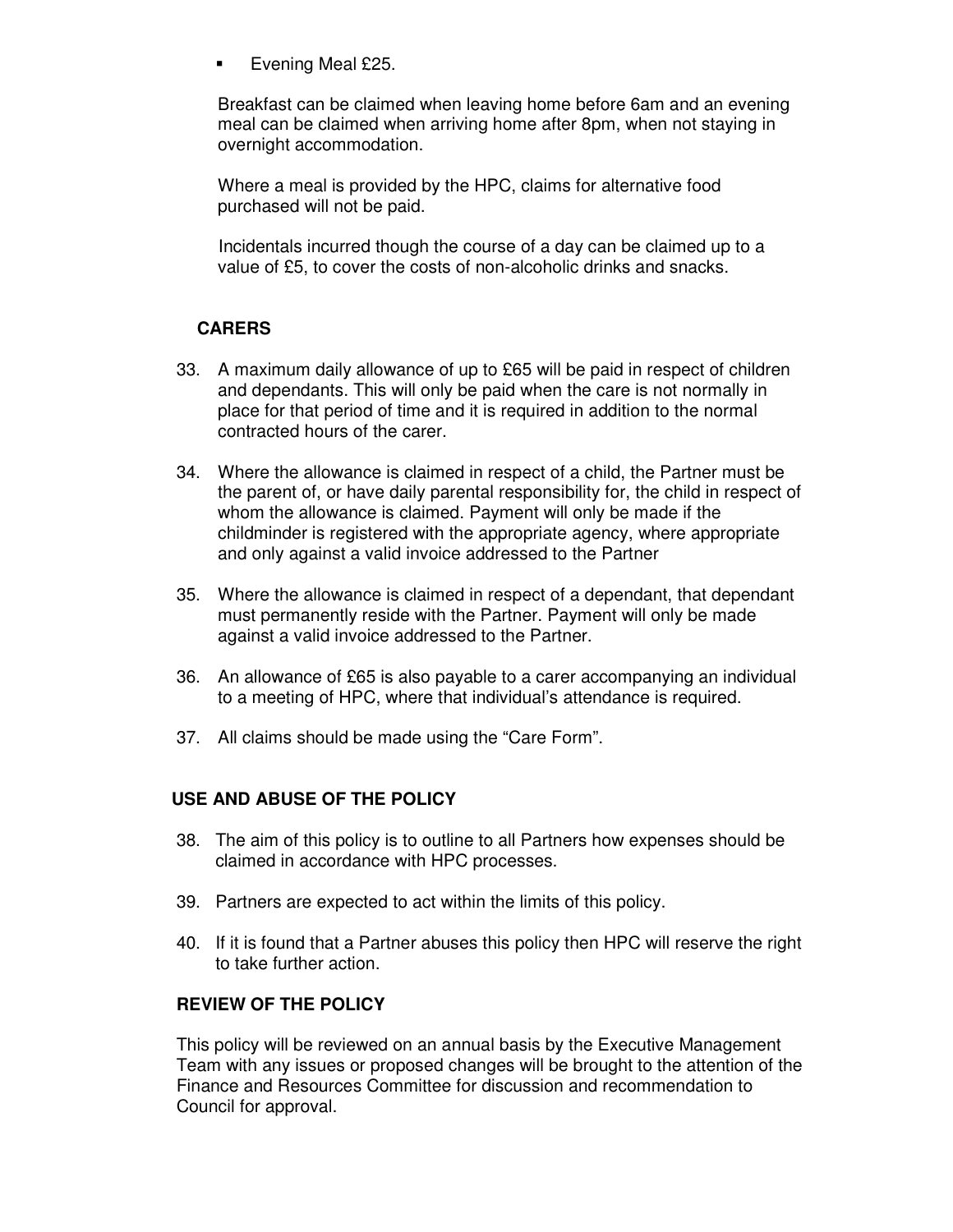

# Expenses Policy for Witnesses

## **INTRODUCTION**

- 1. This document explains how to claim your expenses when you have acted as a witness for the Health Professions Council.
- 2. Expenses claims should only be made where the expenses were actually and necessarily incurred and are only payable to those who have incurred the expense. Payments cannot be made to third parties.

## **SUBMITTING EXPENSES CLAIMS**

- 3. Witnesses are asked to submit their expenses to the Fitness to Practise Department of HPC as soon as possible after the date they gave evidence or, in the case of expert witnesses or assessors, the date they provided a report.
- 4. Details of all expenses incurred should be indicated on the expense calculation form.
- 5. Payments are preferred to be paid directly into bank accounts, or will otherwise be made by cheque upon receipt of the claim and relevant receipts.
- 6. Fully itemised receipts are required to substantiate claims and should be attached to the claim form provided. **Credit card receipts are not an acceptable proof of purchase**. Receipts are not required for those items under £5. If a witness misplaces a receipt, then reasonable effort should be made to obtain a replacement copy from the supplier. If this is not possible, the lost receipt form should be used.

### **LOSS OF EARNINGS**

7. If you are likely to incur any loss of earnings as a result of attending and HPC hearing as a witness, please provide details of those potential losses in advance of the hearing to HPC's Head of Adjudication.

### **TRAVEL AND SUBSISTENCE**

8. Wherever possible, travel and hotels should be booked through the Fitness to Practise Administration Team. Further information on this is provided in the witnesses' brochure. You will need to fill in a travel and accommodation request form, attached as an annex to this document. Please return forms as soon as possible to: ftp@hpc-uk.org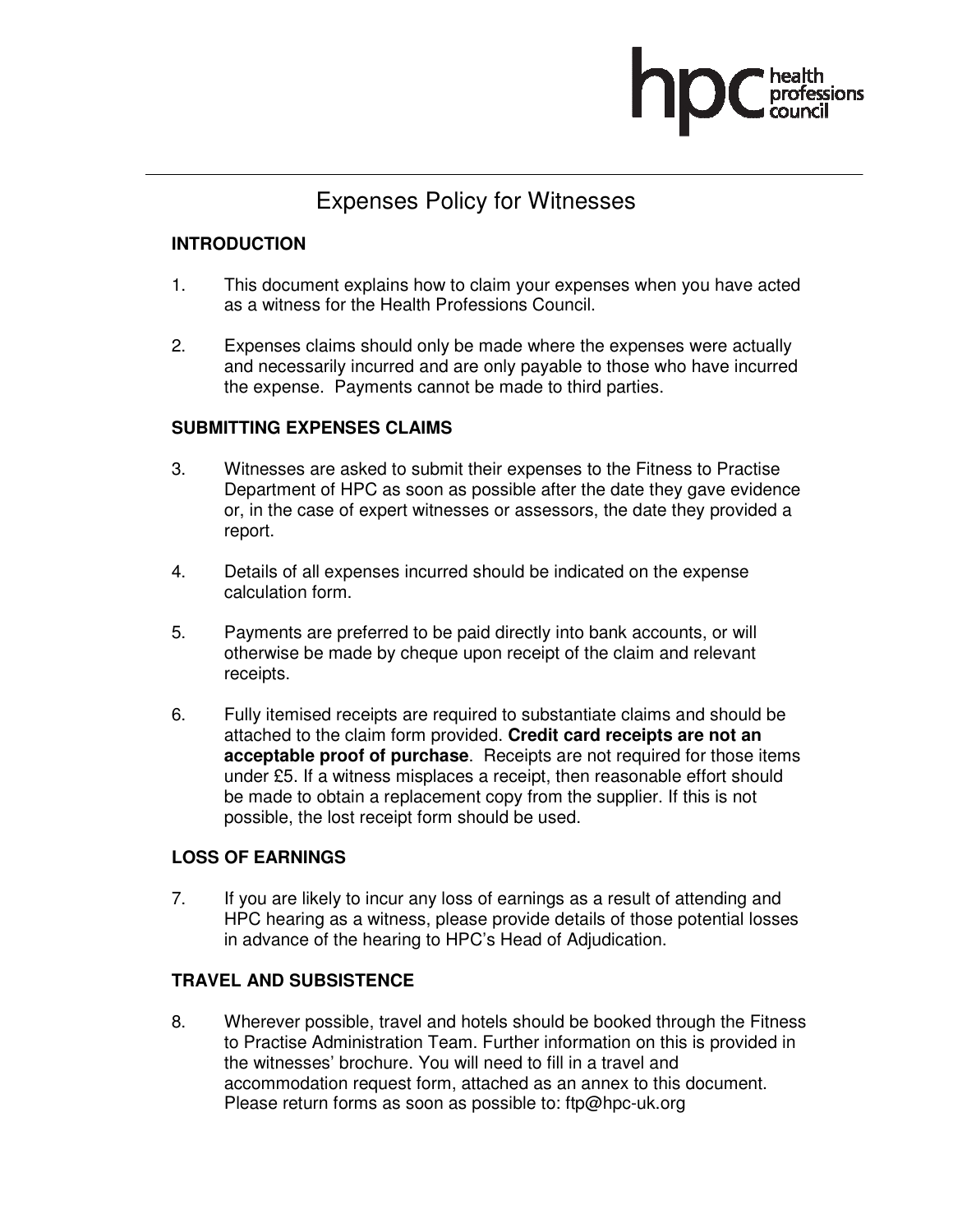Travel and subsistence rates are as follows:

**Rail** 

9. Standard class rail fares at the cheapest available rates will be booked.

## **Air fares**

All air travel undertaken must be in standard class with the exception of journeys with flight time exceeding 5 hours, where the cost of a premium economy ticket (or equivalent for those carriers that do not have premium economy)

### **Tube, coach and bus fares**

10. All tube, coach and bus fares are covered.

## **Mileage allowance**

11. Mileage allowance is payable for the use of witness' own cars if no alternative travel is available. These are in accordance with HMRC rates, which are subject to change from time to time. The current rates are as follows:-

|          | Cars:- 1 <sup>st</sup> 10,000 miles:<br><b>Additional miles:</b> | 45p per mile<br>25p per mile |
|----------|------------------------------------------------------------------|------------------------------|
| Cycles:- | Motorcycles:-                                                    | 24p per mile<br>20p per mile |

12. Rates for rental cars are available upon request.

### **Taxi fares**

- 13. Where practicable, public transport should be used rather than taxis. Taxi fares will be reimbursed **ONLY** in the following circumstances:-
	- where a taxi will be cheaper than public transport or public transport is unavailable;
	- if the journey has to be made before 8am or after 8pm;
	- if carrying heavy luggage or HPC equipment; and
	- for the disabled or those with mobility difficulties:

Please detail on your expense form any reason why you have travelled by taxi. The circumstances above are the only time when taxi use is acceptable.

# **Other travelling expenses**

14. Expenses incurred in respect of tolls, parking and ferries may be claimed.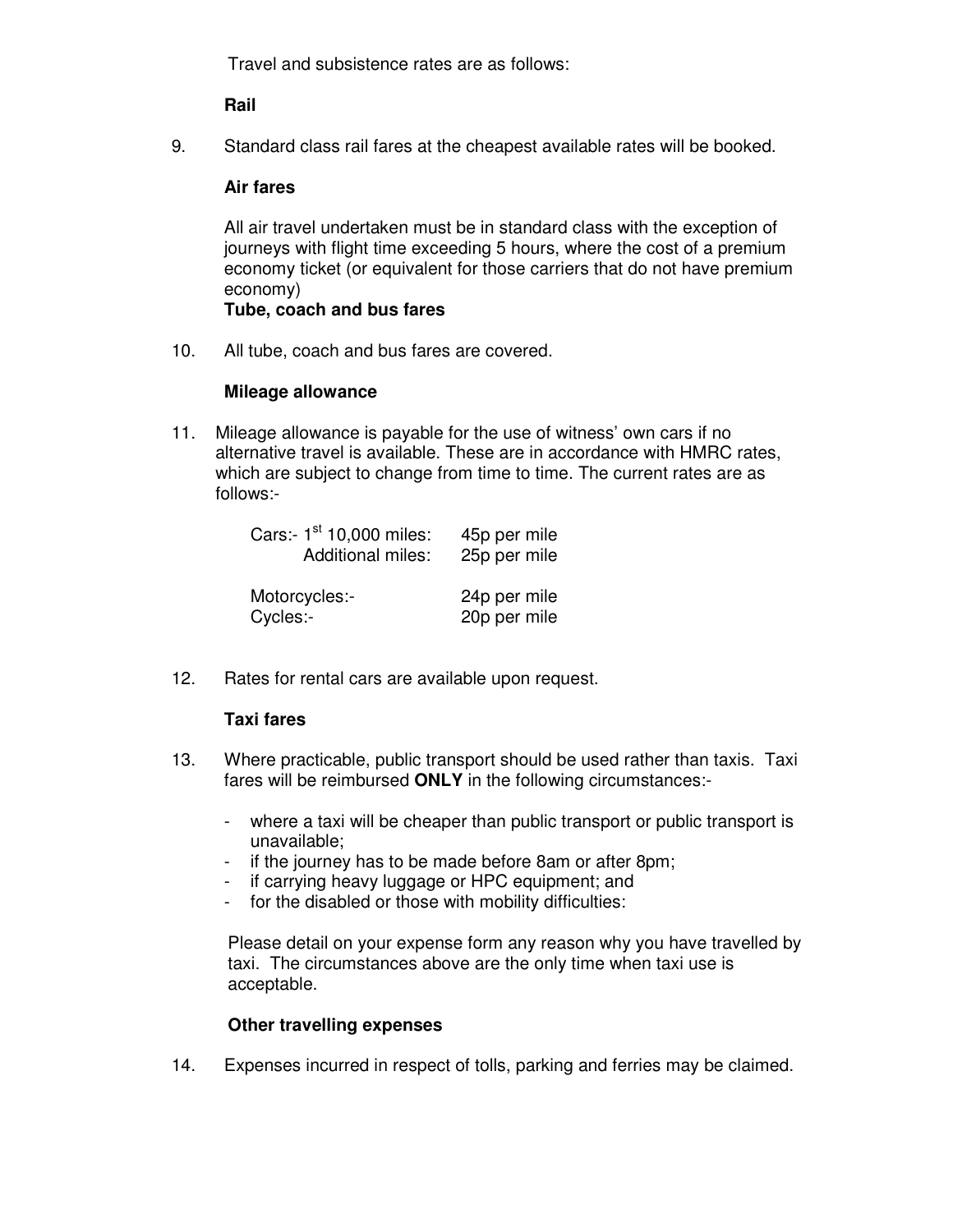## **Hotel**

15. If witnesses are required to stay overnight, the following expenses incurred for hotels will be reimbursed as follows:-

> **Inner London:** This geographical area covers central London within the M25. Rates of up to £160 (inc VAT) to cover the overnight accommodation and breakfast will be booked.

**Other large cities:** this covers Aberdeen, Belfast, Birmingham, Cardiff, Edinburgh, Glasgow, Manchester. Rates of up to £140 (inc VAT) to cover the overnight accommodation and breakfast will be booked.

Other: rates of up to £120 (inc VAT) to cover the overnight accommodation and breakfast will be booked.

Most accommodation bookings are made with an allowance for breakfast and an evening meal in the hotel.

#### **Meals**

- 16. Reasonable expenses will be reimbursed where costs for meals have been incurred with the following maximum allowances, per day:
	- Breakfast £10 (if this has not already been covered within the hotel/breakfast allowance);
	- $\blacksquare$  Lunch £10
	- Evening Meal £25 (if this has not already been covered within the hotel/breakfast allowance);

Where a meal is provided by the HPC, claims for alternative food purchased will not be paid

17. Incidentals incurred though the course of a day can be claimed up to a value of £5, to cover the costs of non-alcoholic drinks and snacks.

### **CARERS**

- 18. A maximum daily allowance of up to £65 will be paid in respect of children and dependants. This will only be paid when the care is not normally in place for that period of time and it is required in addition to the normal contracted hours of the carer.
- 19. All claims should be made using the "Care Form" and payment will only be made against a valid invoice addressed to the witness. In addition, where appropriate, child-minders must be registered with the appropriate agency.